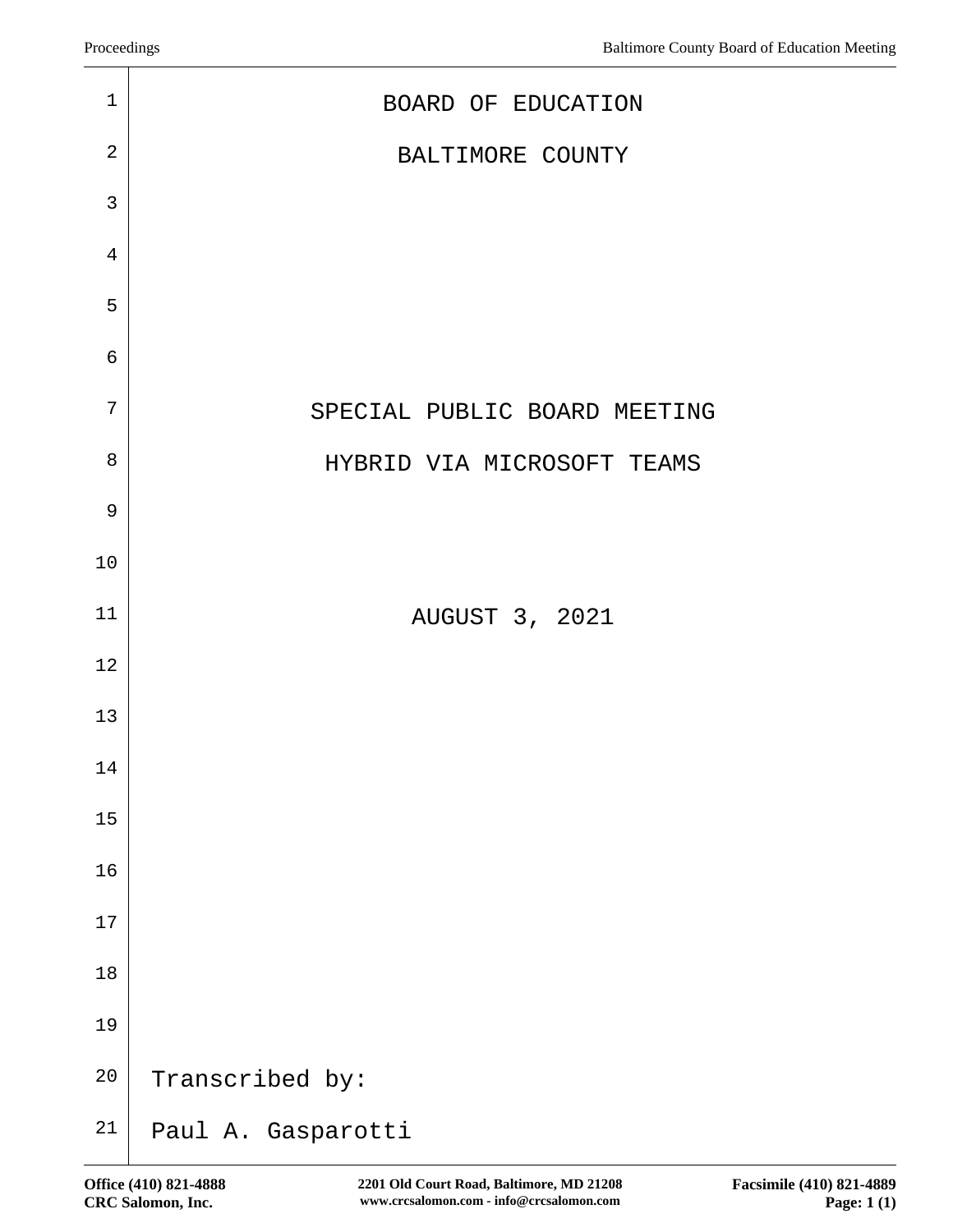|              | Page 2                                  |                         |                                                             | Page 4 |
|--------------|-----------------------------------------|-------------------------|-------------------------------------------------------------|--------|
|              | <b>BOARD MEMBERS:</b>                   | $\mathbf{1}$            | <b>PROCEEDINGS</b>                                          |        |
| $\sqrt{2}$   |                                         | $\overline{\mathbf{c}}$ | CHAIRWOMAN SCOTT: Good morning, this is                     |        |
| 3            | Makeda Scott, Board Chair               | 3                       | Chairwoman Makeda Scott. I call to order the                |        |
| 4            | Julie C. Henn, Vice Chair (Absent)      | 4                       | special meeting of the Board of Education of                |        |
| 5            | Kathleen Causey (Absent)                | 5                       | Baltimore County for Tuesday, August 3rd, 2021.             |        |
| 6            | Moalie S. Jose                          | 6                       | In accordance with the Board of                             |        |
| 7            | Erin R. Hager                           | 7                       | Education's amended resolution approved at the              |        |
| $\,8\,$      | Russell T. Kuehn (Absent)               | 8                       | October 13th, 2020 board meeting, in the event of           |        |
| 9            | Lisa A. Mack (Absent)                   | 9                       | a medical or health emergency related to                    |        |
| 10           | Rodney R. McMillion                     |                         | $10$ COVID-19, the board chair in consultation with         |        |
| 11           | John H. Offerman, Jr. (Absent)          |                         | $11$ the vice chair and the superintendent may declare      |        |
| 12           | Cheryl E. Pasteur                       |                         | $12$ that a board meeting or a board committee meeting      |        |
| 13           | Lily P. Rowe (Absent)                   |                         | $13$ he held remotely in its entirety without the           |        |
| 14           | <b>Christian Thomas, Student Member</b> | 14                      | physical presence of board members, or in a                 |        |
| 15           |                                         |                         | $15$ hybrid manner with only some individual board          |        |
| 16           |                                         |                         | $16$ members participating remotely, subject to the         |        |
| 17           |                                         | 17                      | establishment of a mechanism that would allow               |        |
| 18           |                                         | 18                      | each board member the opportunity to fully                  |        |
| 19           |                                         | 19                      | participate in the meeting despite not being                |        |
| 20           |                                         |                         | $20$ physically present and that would allow the            |        |
| 21           |                                         |                         | $21$ public to also remotely attend those portions of       |        |
| $\mathbf{1}$ | Page 3                                  |                         |                                                             | Page 5 |
| 2            | INDEX                                   |                         | $\frac{1}{1}$ the meeting that are open pursuant to the     |        |
|              | Call to Order. 4                        |                         | <sup>2</sup>  Maryland Open Meetings Act by being to listen |        |
|              | Opening Remarks. 4                      | 3                       | and/or view those portions of the meeting. As a             |        |
|              | Rollcall of Board Members. 5            |                         | $4$ result, this morning's Board of Education meeting       |        |
|              | New Business, Masking Update 6          | 5                       | is being held virtually and broadcast through               |        |
| 6            | Announcements. 43                       |                         | <sup>6</sup> Microsoft Teams Live.                          |        |
|              | Adjournment. 43                         | 7                       | The sole purpose of this special meeting                    |        |
| 8            |                                         |                         | <sup>8</sup> is to update the Board of Education and the    |        |
| 9            |                                         | 9                       | community on universal masking in Baltimore                 |        |
| 10           |                                         |                         | $10$ County Public Schools for the 2021-2022 school         |        |
| 11           |                                         | 11                      | year. No other business will be discussed this              |        |
| 12           |                                         |                         | $112$ morning.                                              |        |
| 13           |                                         | 13                      | May I please have a rollcall to                             |        |
| 14           |                                         | 14                      | determine the members of the board that are                 |        |
| 15           |                                         | 15                      | present in this meeting?                                    |        |
| 16           |                                         | 16                      | MS. GOVER: Ms. Rowe? Ms. Causey?                            |        |
| 17           |                                         |                         | <sup>17</sup> Ms. Mack? Mr. McMillion?                      |        |
| 18           |                                         | 18                      | MR. MCMILLION: Present.                                     |        |
| 19           |                                         | 19                      | MS. GOVER: Ms. Jose?                                        |        |
|              |                                         |                         |                                                             |        |
| 20           |                                         | 20                      | MS. JOSE: Present.                                          |        |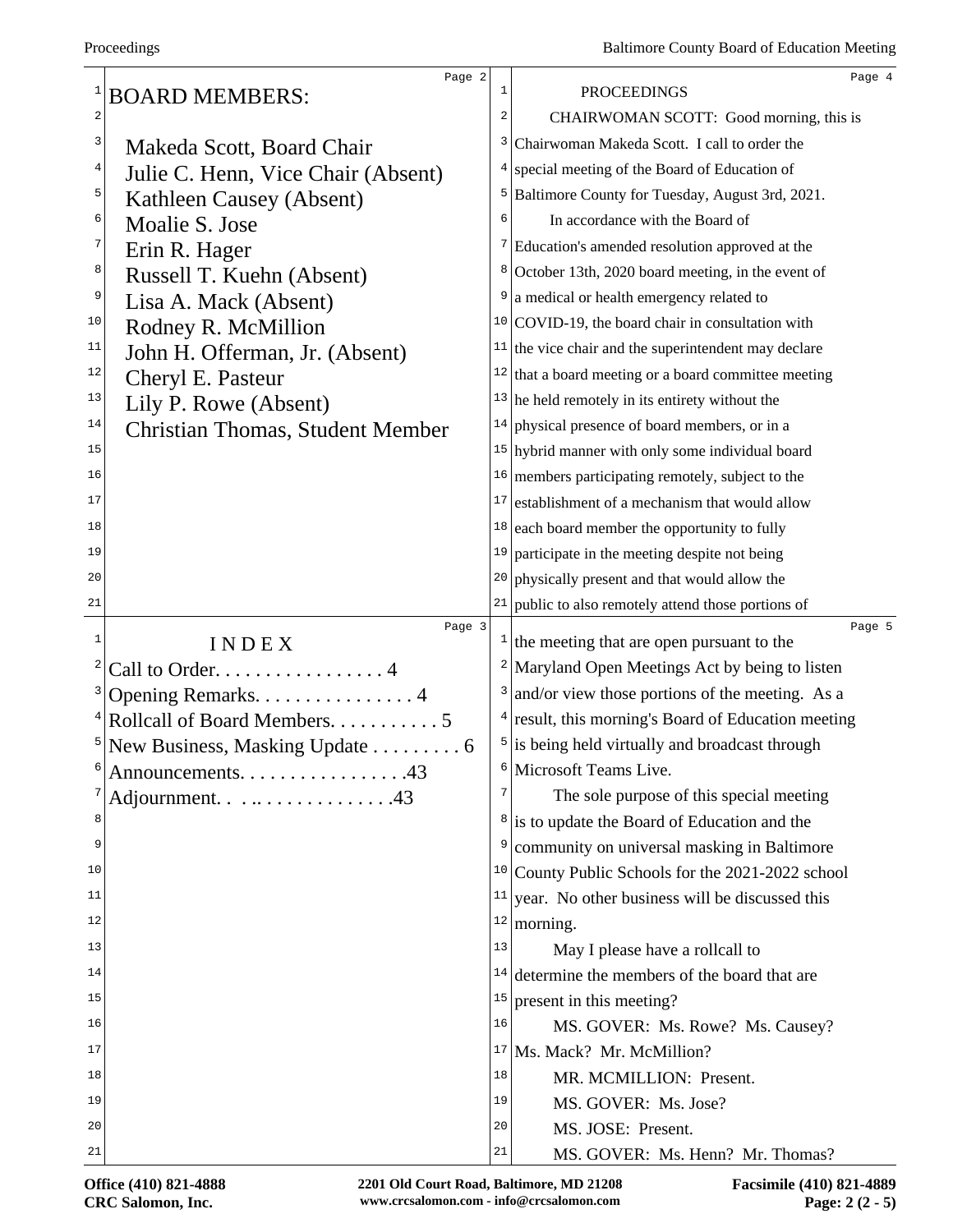| $\mathbf{1}$ | Page 6<br>MR. THOMAS: Here.                                  | $\mathbf{1}$            | Page 8<br>recommendations and following consultation with   |
|--------------|--------------------------------------------------------------|-------------------------|-------------------------------------------------------------|
| 2            | MS. GOVER: Mr. Offerman? Ms. Pasteur?                        | $\overline{\mathbf{c}}$ | medical experts, all BCPS students and staff will           |
| 3            | MS. PASTEUR: Present.                                        | 3                       | be required to wear masks while indoors in                  |
| 4            | MS. GOVER: Mr. Kuehn? Dr. Hager?                             | 4                       | schools for the fall of the 2021-2022 school                |
| 5            | DR. HAGER: Present.                                          | 5                       | year. In addition, the school system's                      |
| 6            | MS. GOVER: Ms. Scott?                                        | 6                       | mitigation plan has the support of local leaders,           |
| 7            | <b>CHAIRWOMAN SCOTT: Present.</b>                            |                         | 7 including Baltimore County Executive Johnny               |
| 8            | MS. GOVER: Ms. Scott, there are six                          | 8                       | Olszewski and Baltimore County Health Officer               |
| 9            | present.                                                     | 9                       | Dr. Gregory William Branch. Masking, physical               |
| 10           | CHAIRWOMAN SCOTT: Thank you. So a                            | 10                      | distancing and maintaining proper hand hygiene              |
| 11           | quorum of the Board is not present; therefore, we            | 11                      | have been key strategies advocated to reduce                |
| 12           | are unable to conduct business or take any                   |                         | $12$ transmission of the COVID-19 virus.                    |
| 13           | action. However, I ask that staff proceed with               | 13                      | Although COVID-19 vaccines authorized in                    |
|              | $14$ the presentation to provide the Board and               | 14                      | the U.S. remain effective against severe outcomes           |
| 15           | community information related to universal                   | 15                      | such as hospitalizations and deaths, emerging               |
| 16           | masking in BCPS. At this time I call on                      | 16                      | evidence suggests that the fully vaccinated                 |
| 17           | Dr. Wheatley-Phillip.                                        | $17\,$                  | persons could become infected with the delta                |
| 18           | DR. WHEATLEY-PHILLIP: Good morning,                          | 18                      | variant or at risk for transmitting it to others.           |
| 19           | Chairwoman Scott and members of the board. On                | 19                      | On July 1st the Baltimore County rate was 4.7, in           |
| 20           | July 27th, 2021, the Centers for Disease Control             | 20                      | the CDC's blue zone for low transmission, but by            |
| 21           | and Prevention, the CDC revised its guidance                 |                         | $21$ July 30th it had increased to 39.2, in the CDC's       |
| $\mathbf{1}$ | Page 7<br>regarding the wearing of masks and recommend that  |                         | Page 9<br>yellow zone for moderate transmission. Advisors   |
| 2            | everyone in K-12 wear a mask while indoors                   |                         | $2$ have told us that Baltimore County will likely be       |
| 3            | regardless of vaccination status. The CDC                    |                         | $3$ in the substantial range of transmission by             |
|              | $4 \mid$ morbidity and mortality report, the MMWR, of July   |                         | mid-August. Coupled with this information, the              |
| 5            | 27th, 2021 states, although increasing COVID-19              | 5                       | knowledge that children under the age of 12 are             |
| 6            | vaccination coverage remains the most effective              |                         | $\frac{1}{2}$ still not eligible for vaccination at this    |
| 7            | means to achieve control of the pandemic,                    | 7                       | juncture, it is with these factors in mind and              |
| 8            | additional layered prevention strategies will be             | 8                       | with the guidance of staff from the CDC, the                |
| 9            | needed in the short term to minimize preventable             | 9                       | health experts from Johns Hopkins and the                   |
| 10           | morbidity and mortality. Additionally, the MMWR              |                         | <sup>10</sup> University of Maryland, that universal indoor |
| 11           | report notes, to maximize protection of the                  | 11                      | masking for all Baltimore County teachers, staff,           |
| 12           | community, prevention strategies should be                   | 12                      | students and visitors in K-12 schools regardless            |
| 13           | strengthened or added if transmission worsens.               | 13                      | of vaccination status has been instituted for the           |
|              |                                                              | 14                      |                                                             |
| 15           | $14$ Moreover, this report advises, decisions to add         | 15                      | fall of the 2021-2022 school year. The                      |
| 16           | or remove effective prevention strategies should             |                         | consistent use of layered preventive strategies             |
| 17           | be based on local data and public health<br>recommendations. | 16<br>17                | decreases transmission of COVID-19 and masks have           |
| 18           |                                                              | 18                      | been shown to be the most effective prevention              |
| 19           | According to the July 26th, 2021 update                      |                         | strategy after vaccination. The correct and                 |
| 20           | to the COVID data dashboard found on the BCPS                | 19                      | consistent use of well fitting masks will reduce            |
| 21           | website, COVID transmission has increased.                   | 20                      | the number of close contacts requiring quarantine           |
|              | Consequently, and consistent with the recent CDC             |                         | $21$ and missed instruction. Baltimore County Public        |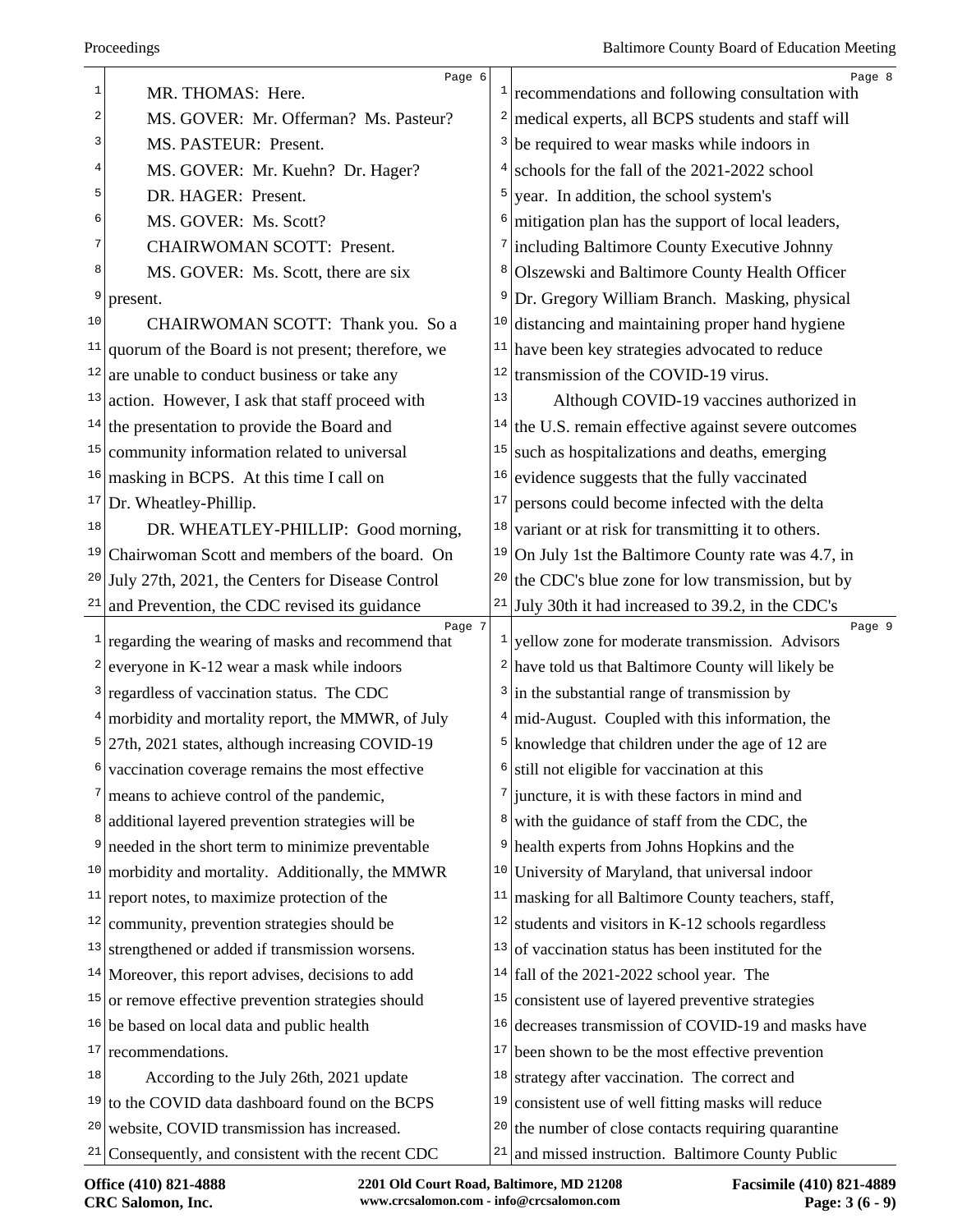| $\mathbf{1}$ | Page 10<br>Schools will continue to monitor regularly and     | $\mathbf{1}$ | Page 12<br>are the current metrics for the mask mandate to              |
|--------------|---------------------------------------------------------------|--------------|-------------------------------------------------------------------------|
|              | $2$ adjust guidance through consultation with our             | 2            | be lifted, as well as is there a date that's                            |
|              | $3$ health experts.                                           | 3            | available for that. I know that we have Ms. Deb                         |
| 4            | We have received several inquiries                            | 4            | Somerville on the call and I'd like to ask her to                       |
| 5            | related to the virtual learning program. The                  | 5            | provide any additional information that we have                         |
| 6            | opportunity to register for the program was                   | 6            | at this time. Ms. Somerville?                                           |
|              | originally announced for all BCPS families in                 | 7            | MS. SOMERVILLE: Thanks,                                                 |
|              | <sup>8</sup> mid-May and was accompanied by a parent          |              | <sup>8</sup> Dr. Wheatley-Phillip, yes. So Mr. Thomas,                  |
|              | <sup>9</sup> information session held on May 19th, 2021. This | 9            | there's not a specific number that we're looking                        |
|              | $10$ session was recorded and posted on the VLP               | 10           | at. The CDC guidance really says masks in                               |
| 11           | website. At that time the deadline to register                | 11           | schools right now for all, but I think what we're                       |
|              | $12$ was May 31st, 2021. However, on June 4th in              | 12           | going to do is watching our trends and certainly                        |
|              | $13$ order to be responsive to students' needs, BCPS          |              | $13$ if we get back where we were July 1 in the blue                    |
|              | $14$ announced to all BCPS families that the                  | 14           | zone, which is ten cases, ten cumulative cases                          |
|              | $15$ enrollment window would be extended to July 2nd,         | 15           | per hundred thousand residents over a seven-day                         |
|              | $16 2021$ . This second deadline was necessary to             | 16           | period and we saw that to be stable and in                              |
|              | $17$ implement and enforce for planning and staffing          | $17\,$       | consultation with our health experts felt that                          |
| 18           | purposes. As such, we are no longer accepting                 | 18           | our prevalence rates were really low, we                                |
| 19           | enrollment at this time.                                      | 19           | certainly will be revisiting the mandate. So I                          |
| 20           | Thank you, Ms. Scott. Our staff is                            | 20           | think it's more fluid because we need to be                             |
|              | <sup>21</sup> available to answer questions at this time.     | 21           | looking at trends and we need to be looking at                          |
| $\mathbf 1$  | Page 11<br>CHAIRWOMAN SCOTT: Thank you for that,              |              | Page 13<br>$\frac{1}{1}$ the context of where the cases are really with |
|              | $2 Dr.$ Wheatley-Phillip, and do I have any questions         | 2            | the population of students and staff in our                             |
|              | $3$ from the board members? If you have questions,            | 3            | schools. So I wish I could give an absolute                             |
|              | please put your names in the chat so that I can               |              | $4$ number but I can say probably the easiest number                    |
|              | <sup>5</sup> properly call on anyone who would like to hear   | 5            | would be to look for that blue zone.                                    |
|              | additional information or have additional                     | 6            | MR. THOMAS: Thank you, and I have a                                     |
|              | $7$ questions, but that was very thorough, thank you          |              | $\frac{7}{1}$ follow-up question to that. Are we planning any           |
|              | $8$ for that.                                                 | 8            | other mitigation strategies in our schools for                          |
| 9            | Okay. Oh, sorry, there's a question, it                       | 9            | the school year besides mask wearing? I know                            |
| 10           | looks like from Mr. Thomas. Please go ahead and               | 10           | that we're near full capacity so that might put                         |
| 11           | then after that, Dr. Hager.                                   | 11           | social distancing off the table, but besides                            |
| 12           | MR. THOMAS: So thank you for the                              | 12           | masks, are there any other things we're doing to                        |
| 13           | presentation, I thought it was amazingly thorough             | 13           | prevent COVID?                                                          |
|              | $14$ like Ms. Scott said, but my first question is,           | 14           | MS. SOMERVILLE: Sure, absolutely, so                                    |
|              | $15$ what are the metrics for the mask mandate to be          | 15           | layered prevention strategies remain in place,                          |
| 16           | subsided, you know, in the fall semester of the               | 16           | and so although we're not doing strict physical                         |
|              | $17$ school year, and is there a current date in mind         | 17           | distancing, we will be doing physical distancing                        |
|              | $18$ or a month that is being considered as like the          | 18           | to the maximum extent possible, so that's going                         |
| 19           | time when that would possibly expire?                         | 19           | to continue with careful work from staff in terms                       |
| 20           | DR. WHEATLEY-PHILLIP: So thank you so                         | 20           | of the layout of desks, how we move students                            |
|              | $21$ much for that question. Your question is, what           |              | $21$ through the hallways, all those things are going                   |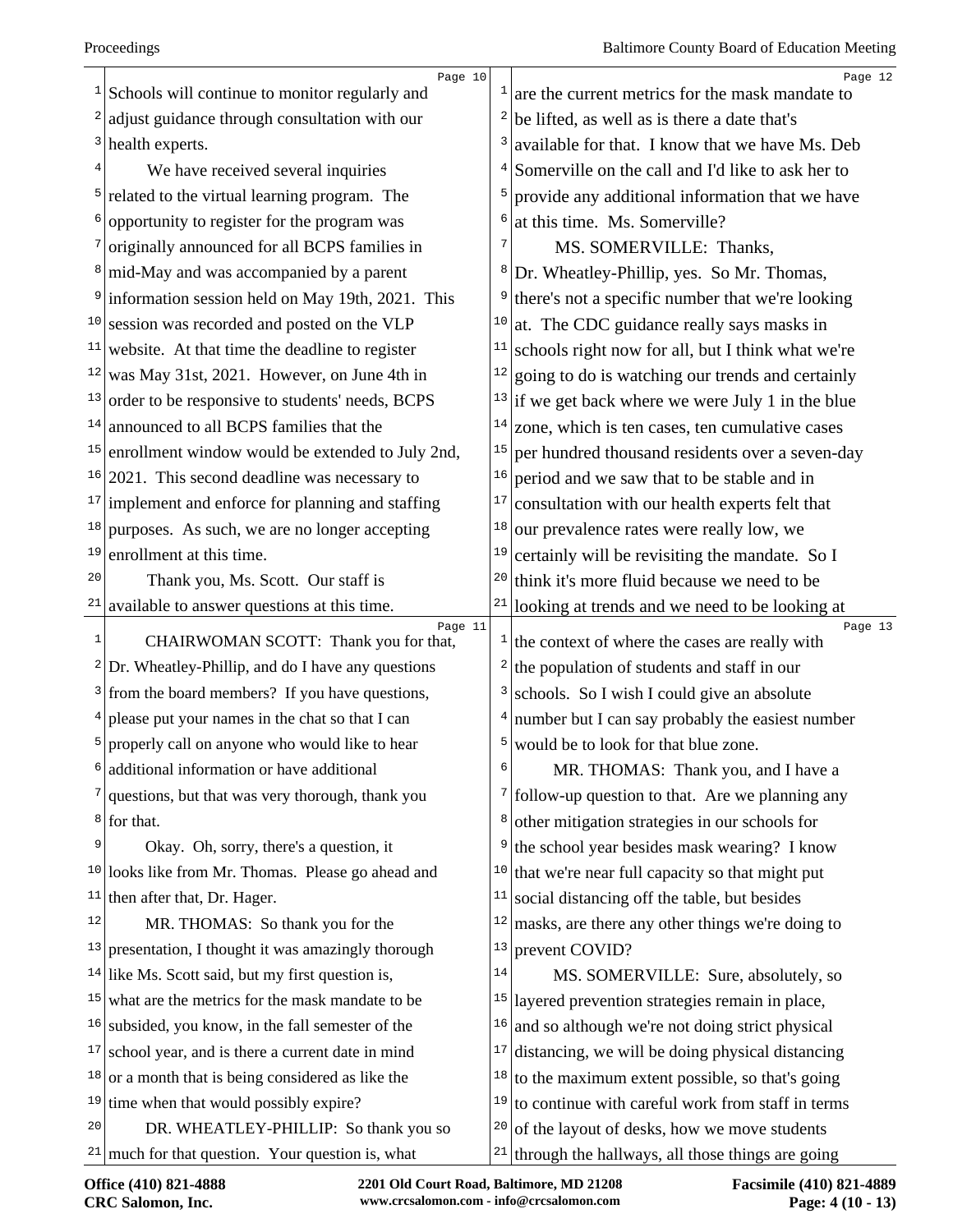|              | Page 14<br>$\frac{1}{1}$ to be in place to prevent inadvertent exposure. |                         | Page 16<br>$\frac{1}{2}$   happens staff will be alerted and we will be |
|--------------|--------------------------------------------------------------------------|-------------------------|-------------------------------------------------------------------------|
|              | $2$ We are also adding screening testing this year,                      |                         | $2$ asking them to mask. The same other mitigation                      |
|              | $3$ we're working with the state and the federal                         |                         | $3$ is in place in offices in terms of cleaning, in                     |
|              | $4$ government to obtain tests and use those in                          | 4                       | terms of contact tracing, physical distancing,                          |
|              | $5$ targeted ways to support mitigation. We will be                      | 5                       | all those strategies are applied at the office                          |
|              | $6$ continuing the efforts we had last year in terms                     | 6                       | site as well as at the school site.                                     |
|              | $\frac{7}{1}$ of ventilation, making sure our systems are                | 7                       | CHAIRWOMAN SCOTT: Great, thank you for                                  |
|              | <sup>8</sup> operating with a maximum air exchange and the               | 8                       | that. It looks like next is Dr. Hager.                                  |
| 9            | best filter for the unit so that we're having                            | 9                       | DR. HAGER: Yes, thank you for the                                       |
|              | $10$ good filtration and good air exchange. We're                        |                         | $10$ information. As a public health professional and                   |
|              | $\frac{11}{2}$ going to be reinforcing the concept of staying            | 11                      | a mother of a child who is not vaccinated because                       |
|              | $12$ home if you're sick, and wash your hands and                        |                         | $12$ he's too young, I am actually very pleased to see                  |
|              | $13$ cough into your sleeve if you don't have a mask                     | 13                      | this, it's something I've been very concerned                           |
|              | $14$ on. We'll still be doing the strict contact                         | 14                      | about, and given the increased rate of                                  |
|              | $15$ tracing and we'll still be doing that daily                         | 15                      | transmission and new variants, I think I                                |
|              | $16$ cleaning. So all of those layers will be in                         | 16                      | personally, my personal opinion is that we made                         |
| 17           | place for the fall and throughout the year, and                          | 17                      | the right decision. I have a few specific                               |
|              | $18$ we'll step them up and become more intensive as                     | 18                      | questions.                                                              |
| 19           | the science and the data trends tell us to, and                          | 19                      | One, and I asked this before, but wanted                                |
| 20           | we'll step back when we can.                                             | 20                      | to get an updated answer on whether we have any                         |
| 21           | MR. THOMAS: Thank you. And Ms. Scott,                                    | 21                      | plans to track vaccination status of staff or                           |
| $\mathbf{1}$ | Page 15<br>could I ask one more question?                                | $\mathbf{1}$            | Page 17<br>students at the end of the fall.                             |
| 2            | CHAIRWOMAN SCOTT: Yep, one more.                                         | $\overline{\mathbf{c}}$ | DR. WHEATLEY-PHILLIP: So thank you so                                   |
| 3            | MR. THOMAS: All right, thank you. So a                                   | 3                       | much for that question. I'd like to call on                             |
|              | $4$ lot of the mandates right now are for school                         |                         | $4$ Ms. Somerville again to share with us, because I                    |
|              | $5$ buildings. Are any conversations happening about                     | 5                       | think that is absolutely in her wheelhouse.                             |
|              | providing masks for events or on other campuses                          | 6                       | Ms. Somerville?                                                         |
|              | $\frac{7}{1}$ if students want to wear them?                             | 7                       | MS. SOMERVILLE: Thank you. So at this                                   |
| 8            | CHAIRWOMAN SCOTT: Did you get that,                                      | 8                       | point I have not been involved in discussions                           |
| 9            | Ms. Somerville? You went out, Christian.                                 | 9                       | about tracking vaccination status of staff, I                           |
| 10           | MS. SOMERVILLE: I did get it, thank                                      | 10                      | think that would be something that would have to                        |
| 11           | you.                                                                     | 11                      | be extensively discussed. So that part we don't                         |
| 12           | CHAIRWOMAN SCOTT: Okay.                                                  |                         | $12$ have the capacity to do.                                           |
| 13           | MS. SOMERVILLE: So yes. So the four                                      | 13                      | Our electronic health records system has                                |
| 14           | offices, we will, our plan is to follow the CDC                          |                         | $14$ historically had a connection with the Maryland                    |
| 15           | guidance which is to mask when you get to                                | 15                      | Immunet, which is the Maryland immunization                             |
| 16           | substantial or high transmission in the                                  | 16                      | database, and so any vaccines that students                             |
|              | $17$ community, so we're continuing to monitor our                       | 17                      | receive are automatically uploaded into the                             |
|              | $18$ data. As of this morning we're still in moderate                    | 18                      | Immunet and they are downloaded into our registry                       |
| 19           | transmission, but once, you know, honestly, the                          | 19                      | so that we're able to track, you know, honestly,                        |
| 20           | predictions are that we will in August hit that                          | 20                      | to make sure that they're compliant with state                          |
|              | $21$ substantial transmission category, and when that                    |                         | $21$ requirements. We can use that registry to look                     |
|              |                                                                          |                         |                                                                         |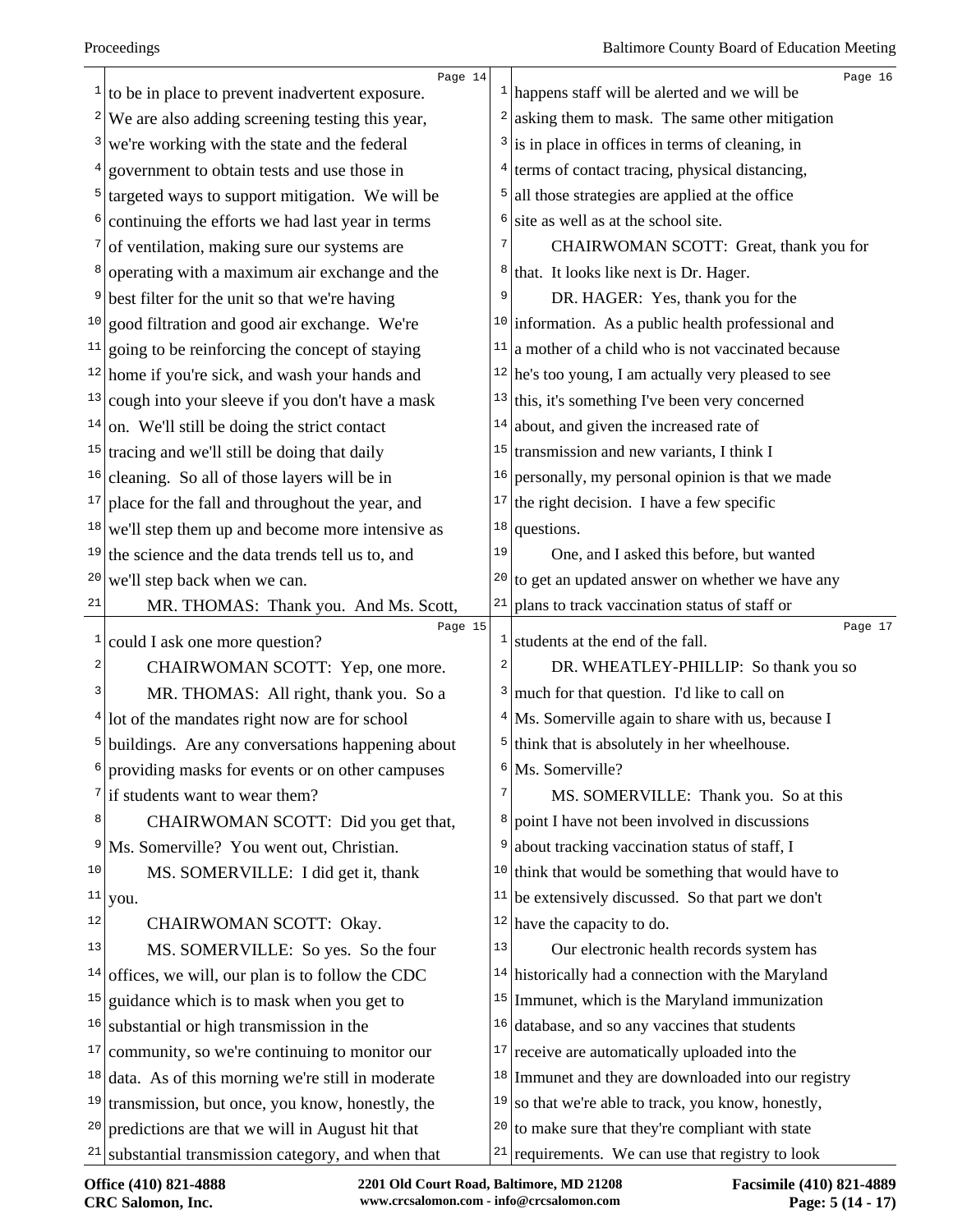|    | Page 18                                                |                 | Page 20                                                      |
|----|--------------------------------------------------------|-----------------|--------------------------------------------------------------|
| 1  | at vaccination rates and, you know, we can             | $\mathbf{1}$    | vaccinated person who's fully vaccinated, two                |
| 2  | certainly do that. At this point there is not a        | 2               | weeks after their terminal dose of the vaccine,              |
| 3  | discussion to track students individually, but         | 3               | does not need to quarantine. We ask them to get              |
| 4  | will we be able to look it up because of our           |                 | $4$ tested at days three to five after exposure, and         |
| 5  | Immunet registration, absolutely, we can               | 5               | we ask them to mask until their negative test                |
| 6  | determine that.                                        | 6               | result comes back. If they don't get tested, we              |
|    | DR. HAGER: And do you have an idea of                  | 7               | ask them to mask for 14 days. So in school right             |
| 8  | how many Baltimore County Public School students       | $8 \mid$        | now because we're universally masking, the                   |
| 9  | who are eligible are vaccinated, or is it, like        | 9               | ultimate effect is it would look no different,               |
|    | $10$ because the under 12 aren't eligible, it may be   | 10              | they would be permitted to be at school the whole            |
| 11 | challenging to make that calculation?                  | 11              | time and just keep their masks on. So that is,               |
| 12 | MS. SOMERVILLE: Off the top of my head                 | 12              | that's kind of where we are with vaccinated                  |
|    | $13$ I couldn't give you overall. I can say that if    |                 | $13$ folks.                                                  |
| 14 | you look at, you know, if you look at the COVID        | 14              | DR. HAGER: And if they're not                                |
| 15 | dashboard for the county we can kind of make some      | 15              | vaccinated?                                                  |
| 16 | extrapolations because most of those students,         | 16              | MS. SOMERVILLE: So unvaccinated folks                        |
| 17 | most of the children under, I think the age group      | 17              | are put in a quarantine period for ten days after            |
|    | $18$ goes up to 19 and they break it into two trunks   | 18              | the last date of exposure and they're encouraged,            |
| 19 | so you know, it's less than 50 percent. So I           | 19              | right now the guidance is to test a day five to              |
|    | $20$ think it's really important for us to remember    | 20              | seven post exposure, and they're allowed back                |
|    |                                                        | 21              |                                                              |
|    | $21$ that even of the eligible population in Baltimore |                 |                                                              |
|    | Page 19                                                |                 | into the building after ten days, as long as<br>Page 21      |
| 1  | County, less than 50 percent of our 18 and unders      | $\vert$ $\vert$ | they're asymptomatic.                                        |
| 2  | appear to have been vaccinated based on our            | 2               | DR. HAGER: Thank you. And since we                           |
| 3  | county level data.                                     |                 | <sup>3</sup> have separated out our virtual learning program |
| 4  | DR. HAGER: Thank you, and that's even                  |                 | $4$ from our in-school learning for this coming year,        |
| 5  | more reason for masking in schools, so thank you       | 5 <sup>1</sup>  | what will that look like for the children who are            |
| 6  | for that answer.                                       |                 | home for ten days, or up to ten days following an            |
| 7  | I did see another county that                          | 7               | exposure, Dr. Wheatley-Phillip?                              |
| 8  | specifically said that if there was a child that       | 8               | DR. WHEATLEY-PHILLIP: Ms. Somerville?                        |
| 9  | had direct exposure that was tracked through           | 9               | MS. SOMERVILLE: Well, I do want to give                      |
| 10 | contact tracing, that if they were vaccinated          | 10              | you an important exception before we answer that,            |
| 11 | that they would not need to quarantine. Has            | 11              | which is in a classroom, the CDC changed their               |
| 12 | there been any discussion about that moving            | 12              | guidelines in terms of what defines an exposure              |
| 13 | forward into the fall?                                 | 13              | in a classroom. As long as our students are                  |
| 14 | DR. WHEATLEY-PHILLIP: Ms. Somerville?                  | 14              | masked, no quarantine is going to be needed this             |
| 15 | MS. SOMERVILLE: Yes. So we follow,                     | 15              | year even if a student is unvaccinated. So in an             |
| 16 | regardless if student or staff, we follow the CDC      | 16              | elementary classroom, as long as we're keeping               |
| 17 | guidelines in terms of quarantines of people           | 17              | that three-foot distance and the universal                   |
| 18 | after exposure. And there was actually,                | 18              | masking, we are not going to need to quarantine,             |
|    | $19$ Dr. Hager, an update I think in the middle of     | 19              | and that's been an important factor that we                  |
|    | $20$ last week in terms of quarantine guidance. But    | 20              | considered in terms of minimizing the number of              |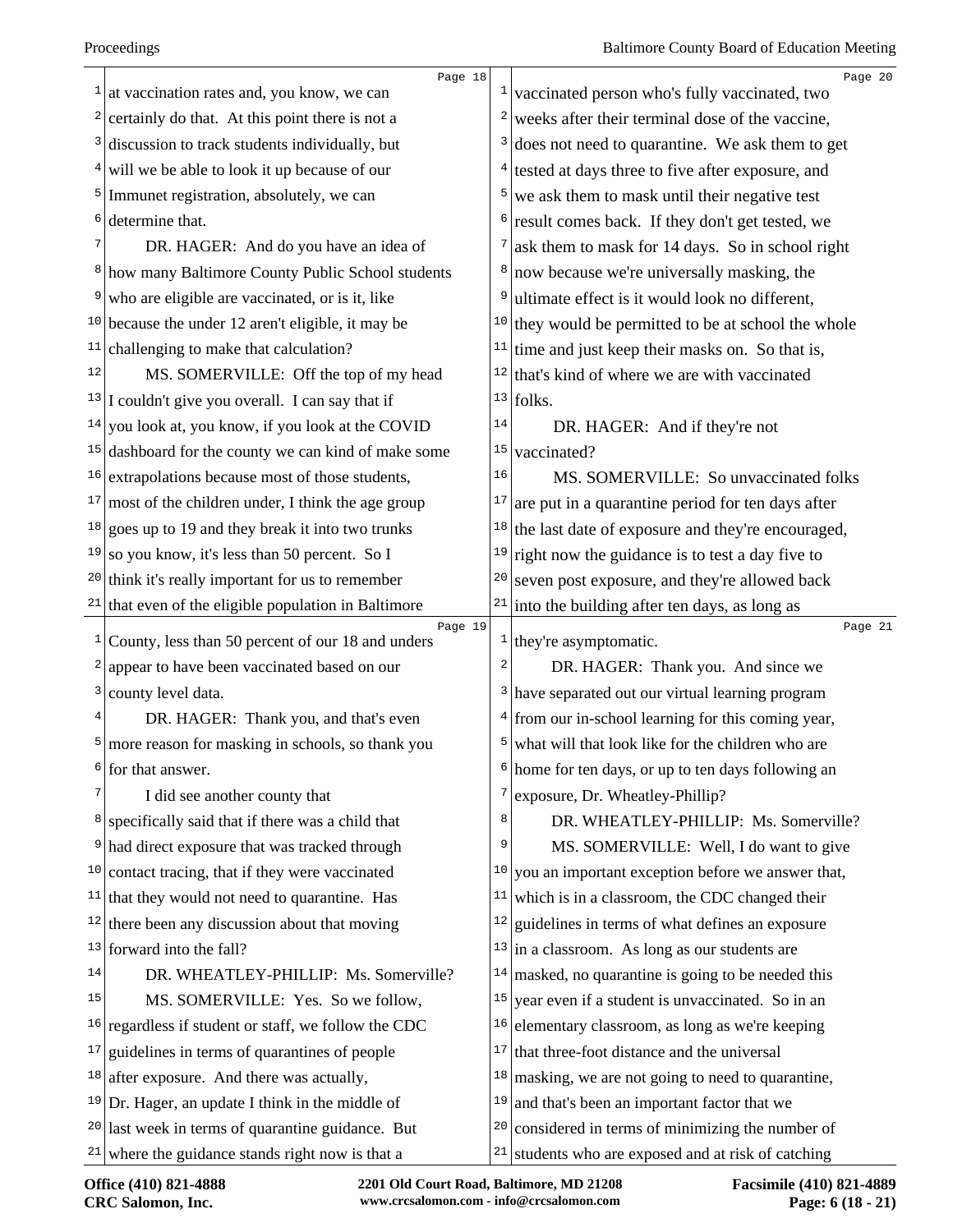|                | Page 22                                                    |                | Page 24                                                      |
|----------------|------------------------------------------------------------|----------------|--------------------------------------------------------------|
| 1              | COVID, but also required to miss school because            | $\mathbf{1}$   | screening, honestly, for our indoor sports, so               |
|                | $\frac{2}{1}$ of a positive classmate. So I just wanted to | $\overline{a}$ | that we have less risk of those sports being                 |
|                | $3$ jump in and finish that part of the answer,            | 3              | interrupted and less transmission.                           |
|                | $4$ because I think it's really key to the point           |                | DR. MCCOMAS: And I will just share that                      |
|                | $5$ you're bringing up.                                    | 5              | as Ms. Somerville said, I have really nothing                |
| 6              | DR. HAGER: Thank you, that was great,                      | 6              | more to contribute, she really laid out exactly              |
| 7              | thank you.                                                 | 7              | our approach. Thank you.                                     |
| 8              | CHAIRWOMAN SCOTT: Thank you for that.                      | 8              | DR. HAGER: Thank you all so much, I                          |
| 9              | DR. HAGER: I have one final question,                      | 9              | really appreciate all of your answers to the                 |
| 10             | but I can wait.                                            | 10             | questions, and I just hope everyone who can get              |
| 11             | CHAIRWOMAN SCOTT: I didn't mean to cut                     | 11             | vaccinated gets vaccinated, so thank you.                    |
| 12             | you off there, sorry.                                      | 12             | MR. MCMILLION: Ms. Scott, I have a                           |
| 13             | DR. HAGER: No, I have one final                            | 13             | question.                                                    |
| 14             | question, but I can wait.                                  | 14             | CHAIRWOMAN SCOTT: Oh, okay,                                  |
| 15             | CHAIRWOMAN SCOTT: No, go ahead.                            | 15             | Mr. McMillion?                                               |
| 16             | DR. HAGER: Oh, go ahead, okay. My last                     | 16             | MR. MCMILLION: Yes please.                                   |
| 17             | question is about high school sports and whether           | 17             | CHAIRWOMAN SCOTT: Go ahead. I have                           |
|                | $18$ there is a plan to require masking for any sports     | 18             | Ms. Pasteur ahead of you and then you can go                 |
| 19             | or for those that are played indoors.                      | 19             | after Ms. Pasteur, okay?                                     |
| 20             | DR. WHEATLEY-PHILLIP: Thank you so much                    | 20             | MR. MCMILLION: Okay, thank you. Yes,                         |
|                | $21$ for that question. I know that Ms. Somerville         | 21             | yes, yes, thank you.                                         |
|                | Page 23                                                    | $\mathbf{1}$   | Page 25<br>CHAIRWOMAN SCOTT: Ms. Pasteur?                    |
| $\frac{2}{ }$  | might be able to provide some perspective on               | 2              |                                                              |
|                | that, but I also know that we have                         |                | MS. PASTEUR: Thank you, Ms. Scott.                           |
|                | $3 Dr.$ Boswell-McComas with us and as part of             |                | <sup>3</sup> First, Ms. Somerville and Dr. Wheatley-Phillip, |
|                | $4$ leading the athletic division, being the chief of      |                | $4$ thank you for the presentation and for your              |
| 5 <sup>1</sup> | the athletic division she might be able to                 | 5              | responses. In light of what you're saying I want             |
| 6              | provide. So Ms. Somerville, I'd like to start              |                | to ask you, I guess Dr. Wheatley-Phillip, about              |
|                | with you first and then Dr. McComas, if there's            | 7              | some other options. One of my constituents had               |
| $8 \mid$       | anything you would like to add for further                 | 8              | planned on sending the children, she has three,              |
| 9              | clarity, I would appreciate it. Thank you.                 | 9              | the doctor said no, two of them have serious                 |
| 10             | MS. SOMERVILLE: So Dr. Hager, our                          | 10             | respiratory problems, the doctor said absolutely             |
| 11             | office works, I think I talk to Mr. Sye at least           |                | $11$ not. Now unfortunately, she missed that July 1          |
| 12             | weekly if not multiple times weekly to make sure           |                | $12$ date because she just got this information from         |
| 13             | that they have the latest guidance from CDC and            |                | $13$ this doctor a week ago. Can you tell me where I         |
| 14             | that we integrate it with the MPSSAA guidance.             |                | $14$ can direct her for some other options if she's          |
| 15             | So students who are on the field of play do not            |                | $15$ not, since she's not able to send these children        |
| 16             | need to be masked. Students who are on the                 |                | $16$ back to school, where might she look please?            |
| 17             | sidelines will be masked, and coaches. So that's           | 17             | DR. WHEATLEY-PHILLIP: Thank you so much                      |
| 18             | essentially, the plan for the fall is masking on           |                | $18$ for that question, and we certainly don't want to       |
| 19             | the sidelines where we generally have closer               |                | $19$ ever be perceived as turning kids away from             |
| 20             | contact, no masking in the field of play, and              | 20             | school, especially in light of how critical                  |
| 21             | we're looking at other ways to strengthen                  |                | $21$ instruction is. What I would advise,                    |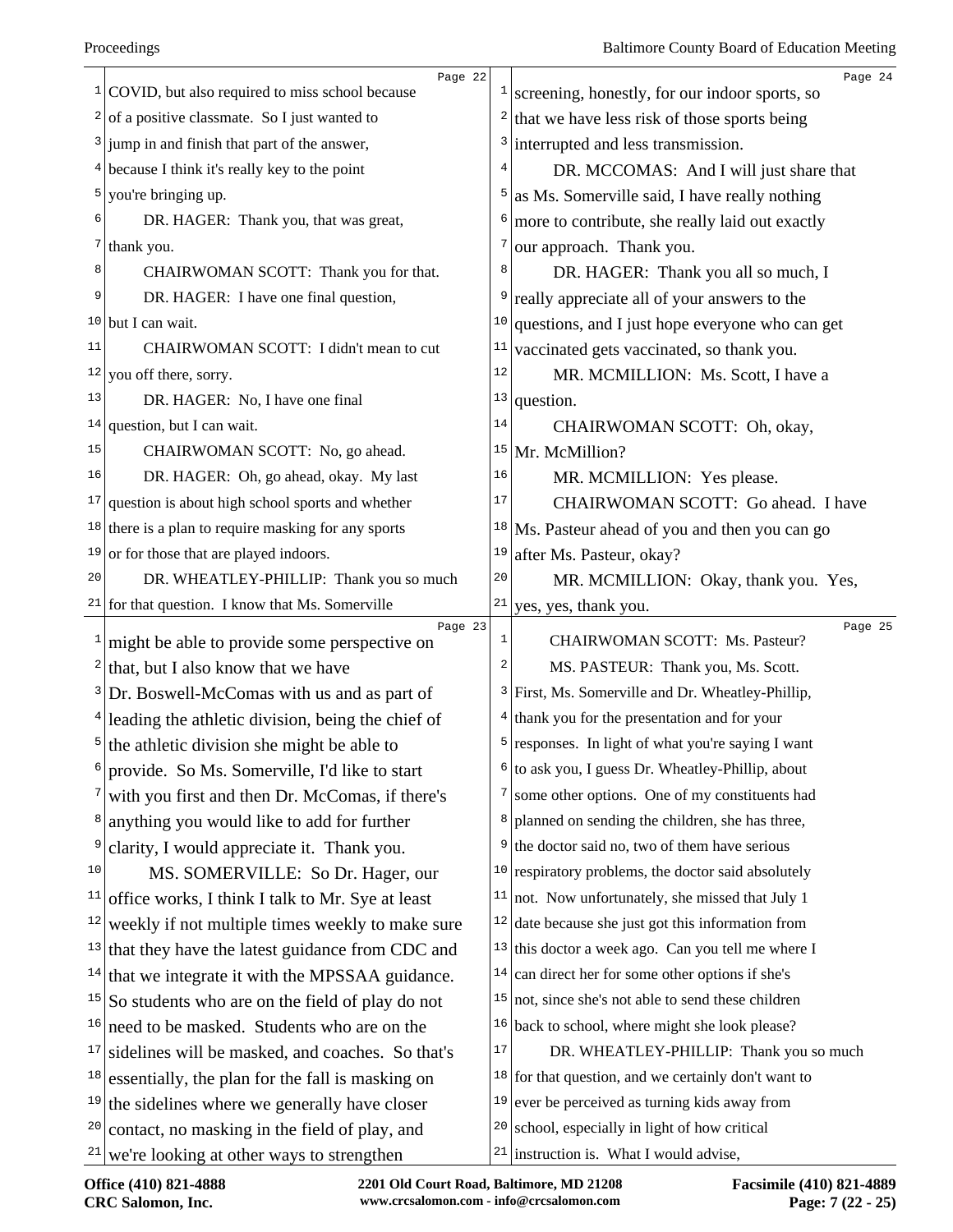|              | Page 26<br>$1$ Ms. Pasteur, is that that particular parent work | $\mathbf{I}$            | Page 28<br>Mr. McMillion, we would certainly want to get   |
|--------------|-----------------------------------------------------------------|-------------------------|------------------------------------------------------------|
| 2            | specifically at the school level with her                       | 2                       | back to you specifically with an answer to that            |
|              | principal, because the principal in conjunction                 | 3                       | question just because it's specific and members            |
| 4            | with the DSSA team will really work to take a                   | 4                       | of our team that are here might need to consult            |
|              | $5$ look at what options are available. I know that             | 5                       | with other members of Team BCPS to find that               |
|              | $6$ having specific deadline helps us in terms of               | 6                       | answer. So we would be willing to provide that             |
|              | creating firm planning; however, I think at the                 | 7                       | information to you at a later date once we are             |
|              | school level support can be provided in terms of                | 8                       | able to contact specific staff in the athletics            |
| 9            | working with that parent, looking at community                  | 9                       | department.                                                |
| 10           | support, working with our health office to find a               | 10                      | MR. MCMILLION: Thank you.                                  |
| 11           | good resolution.                                                | 11                      | CHAIRWOMAN SCOTT: Okay. Next is                            |
| 12           | MS. PASTEUR: Okay. Would home teaching                          |                         | $12$ Ms. Jose.                                             |
|              | $13$ be an option? I know that program worked last              | 13                      | MS. JOSE: Thank you, Ms. Scott. Thank                      |
| 14           | year for, which is different from virtual, worked               | 14                      | you for the presentation. A lot of my questions            |
| 15           | well for a number of students, and they're going                | 15                      | were already asked by other board members but I            |
| 16           | to need it again this year.                                     | 16                      | do have a follow-up question on, in terms of               |
| 17           | DR. WHEATLEY-PHILLIP: And I think that                          | 17                      | vaccination, it's zero percent for children under          |
|              | $18$ that's part of the conversation that would take            | 18                      | 12 because they cannot get vaccinated, so one of           |
| 19           | place at the school level. Certainly if we have                 | 19                      | the best ways to prevent it is to have all the             |
| 20           | a student that's impacted, bringing together a                  | 20                      | adults around them vaccinated. And what I                  |
|              | $21$ team of experts at the school level as well as             | 21                      | understand, there's no way we can track if the             |
| $\mathbf{1}$ | Page 27<br>central office supports, they can develop the        | $\mathbf{1}$            | Page 29<br>adults around those children are vaccinated; is |
| 2            | best plan for the particular students. At this                  | $\overline{\mathbf{c}}$ | that correct?                                              |
| 3            | point I wouldn't want to say that home school is                | 3                       | DR. WHEATLEY-PHILLIP: I'm sorry, I'm                       |
| 4            | an option, but I think having a conversation at                 | 4                       | going to invite Ms. Somerville in, but I do                |
|              | $5$ the school level, looking at the needs of the               | 5                       | believe that as part of personally tracking                |
| 6            | child, looking at the resources that are                        | 6                       | individual staff or adults, I think there are              |
|              | available, the school would be able to develop a                | 7                       | some restrictions regarding that just because              |
| 8            | good plan for the student.                                      | 8                       | there are rights and privacy that are inherent to          |
| 9            | MS. PASTEUR: All right. Thank you very                          | 9                       | each individual, so it would be difficult to do            |
| 10           | much.                                                           | 10                      | that. So is there another aspect of the                    |
| 11           | CHAIRWOMAN SCOTT: Thank you for that.                           | 11                      | question, because I don't know that you would be           |
|              | $12$ Next is Mr. McMillion and then Ms. Jose.                   | 12                      | able to specifically track and share that                  |
| 13           | MR. MCMILLION: Good morning, everyone.                          |                         | $13$ information.                                          |
|              | $14$ I would like Ms. Somerville or Dr. McComas or              | 14                      | MS. JOSE: Okay, but in terms of                            |
| 15           | someone to clarify field of play. You know,                     | 15                      | Baltimore County Public Schools, there is                  |
| 16           | volleyball is played indoors on a hardwood court;               | 16                      | immunization records that public schools do                |
| 17           | would the players on the court need to be masked?               | 17                      | require on whether or not you're vaccinated. Is            |
| 18           | Thank you.                                                      | 18                      | that amenable for you to incorporate that,                 |
| 19           | DR. WHEATLEY-PHILLIP: So good morning,                          | 19                      | because that is a part of Baltimore County Public          |
| 20           | and thank you so much for that question. I'm not                | 20                      | Schools requirements, correct, to see if you are           |
| 21           | sure if Mr. Sye is on this call but                             | 21                      | vaccinated or not against common communicable              |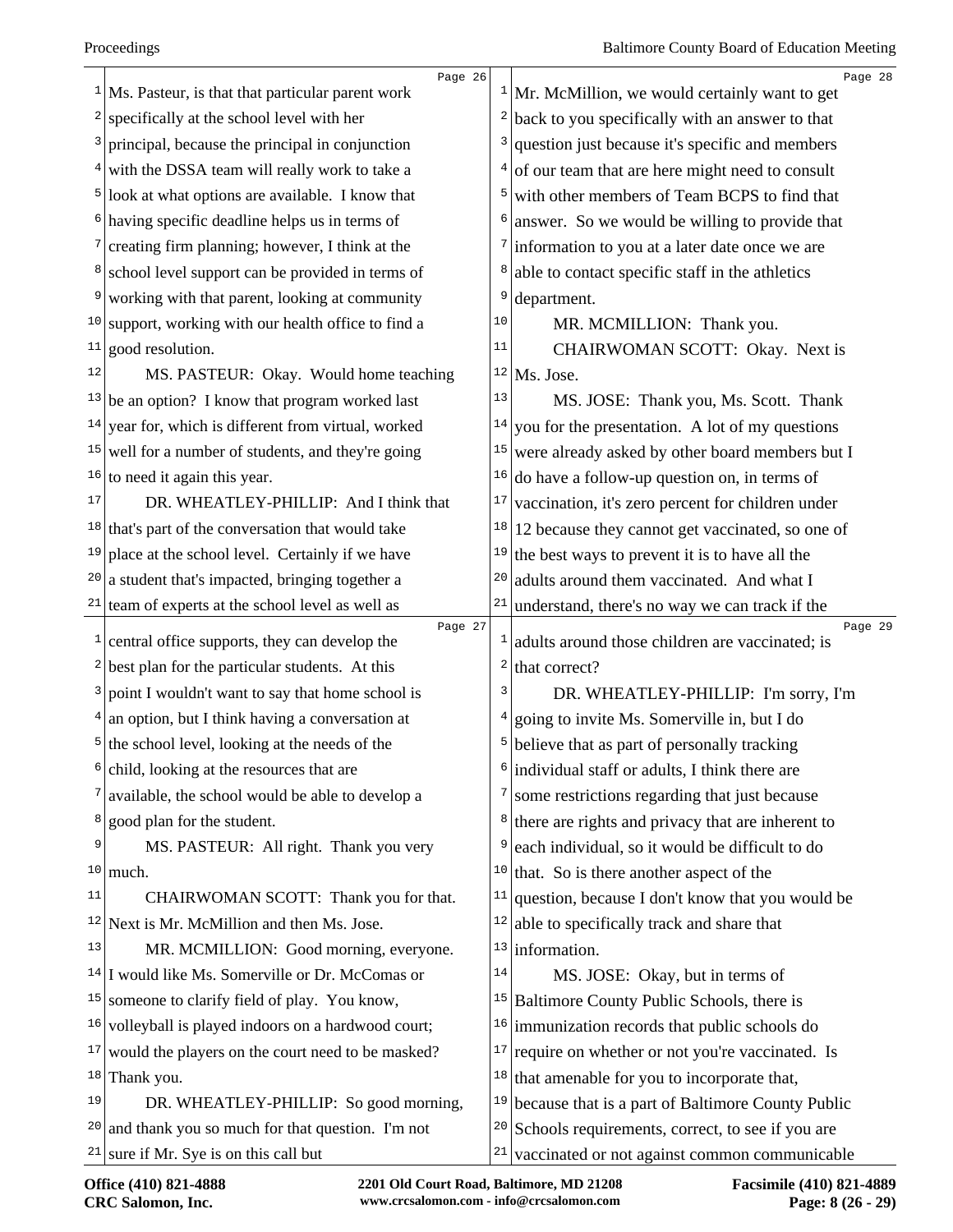|               | Page 30                                                                  | $\mathbf{1}$     | Page 32                                                                                 |
|---------------|--------------------------------------------------------------------------|------------------|-----------------------------------------------------------------------------------------|
| $\frac{1}{2}$ | diseases?                                                                |                  | What I would share at this time is that                                                 |
| 2             | DR. WHEATLEY-PHILLIP: Right. In terms                                    | $\left  \right $ | we, because this mandate was just implemented, we                                       |
| 3             | of public health, having a record of vaccination                         | 3                | will work with school leaders, we'll work with                                          |
|               | $4$ is part of the enrollment process for students.                      | 4 <sup>1</sup>   | our PTA partners, we'll work with our parents to                                        |
|               | $5$ We do know that some students have exceptions                        |                  | $5$ insure that the guidelines are met. We don't                                        |
|               | <sup>6</sup> because of religious beliefs. Ms. Somerville,               | 6                | want as a school system to turn away students but                                       |
|               | $\frac{7}{1}$ this is your wheelhouse and so I'm going to                |                  | $7$ health and safety is most important, and so as                                      |
|               | <sup>8</sup> invite you to turn on your camera and come in in            | 8                | this is applied that was newly really                                                   |
|               | <sup>9</sup> the event there's something additional that you             | 9 <sup>1</sup>   | implemented, we will work with school partners,                                         |
|               | $10$ could share regarding this in terms of                              | 10               | parents to insure that the guidelines are being                                         |
| 11            | vaccination and how that information could help                          |                  | $11$ followed.                                                                          |
|               | $12$ us to make sure that we're keeping all students                     | 12               | MR. THOMAS: Thank you, and who will be                                                  |
| 13            | and staff safe.                                                          | 13               | primarily responsible for insuring that, who's                                          |
| 14            | MS. SOMERVILLE: Right, so thank you,                                     | 14               | responsible in the schools, will it be teachers                                         |
|               | $15$ Dr. Wheatley-Phillip. So, the state establishes                     | 15               | in the classroom, is it going to be                                                     |
|               | $16$ the vaccination requirements that Baltimore                         | $16 \vert$       | administrators, or is that still in the process?                                        |
|               | $17$ County Schools enforces. So right now COVID is                      | 17               | DR. WHEATLEY-PHILLIP: Absolutely, that                                                  |
|               | $18$ not a required vaccine. As we've all talked                         |                  | $18$ is still in the process because it truly is an                                     |
| 19            | about, it's not even available to our youngest                           | 19               | attempt to insure that kids are safe and that                                           |
|               | $20$ learners so it's not required, but we would, if                     |                  | $20$ they're learning, and those plans will be                                          |
|               | $21$ in some period of time it was required we would                     | 21               | developed in collaboration with not just only                                           |
|               | Page 31<br>$\frac{1}{1}$ have the ability to track that, absolutely, but | $\mathbf{1}$     | Page 33<br>central office staff but also with school-based                              |
|               | $2$ right now it's not required and it's not                             | 2                | staff as well, so thank you for that question.                                          |
|               | <sup>3</sup> something that we would be tracking in that way.            | 3                | MR. THOMAS: And I have one final                                                        |
| 4             | MS. JOSE: Okay, thank you, and thank                                     |                  | $4$ question, I think the same answer might apply                                       |
| 5             | you for the presentation.                                                |                  | $5$ here, but are there current plans in place to                                       |
| 6             | CHAIRWOMAN SCOTT: Great, thank you.                                      | 6                | provide masks to students and to provide new                                            |
|               | $7$ And, oh, it looks like there's another question                      | 7                | masks? That's my last question.                                                         |
|               | <sup>8</sup> from Mr. Thomas.                                            | 8                |                                                                                         |
| 9             | MR. THOMAS: Thank you. So my question                                    | 9 <sup>1</sup>   | DR. WHEATLEY-PHILLIP: Absolutely, and<br>that's part of summer planning and part of our |
|               | $10$ is, are there any consequences in place right now                   | 10               | summer conversations. We absolutely take a look                                         |
|               | $11$ for and students that refuse to wear masks in                       | 11               | at all that's needed to make sure that we have a                                        |
| 12            | schools, or for parents that would not allow                             | 12               |                                                                                         |
|               |                                                                          | 13               | safe reopening of schools. Specifically related                                         |
|               | $13$ their children to wear masks in schools, what                       |                  | to number of masks and that particular                                                  |
| 15            | $14$ types of consequences are there?                                    | 14               | requirement, we definitely will work with not                                           |
|               | DR. WHEATLEY-PHILLIP: Thank you so much                                  | 15               | only Baltimore County Health Department, we will                                        |
|               | $16$ for that question. You know, within BCPS we                         | 16               | also work with our BCPS health department as                                            |
| 17            | really strive to maintain a culture of parent                            | 17               | well, our Office of Health, to insure that we are                                       |
| 18            | support, not only for our students but also for                          | 18               | able to provide the schools with the materials                                          |
| 19            | our staff. And we truly believe that it takes a                          | 19               | and resources that they need, but those plans are                                       |
| 20            | village to raise a child and many of us are                              | 20               | also underway and in development, so thank you.                                         |
|               | $21$ familiar with that.                                                 | 21               | MR. THOMAS: Thank you, and do we have a                                                 |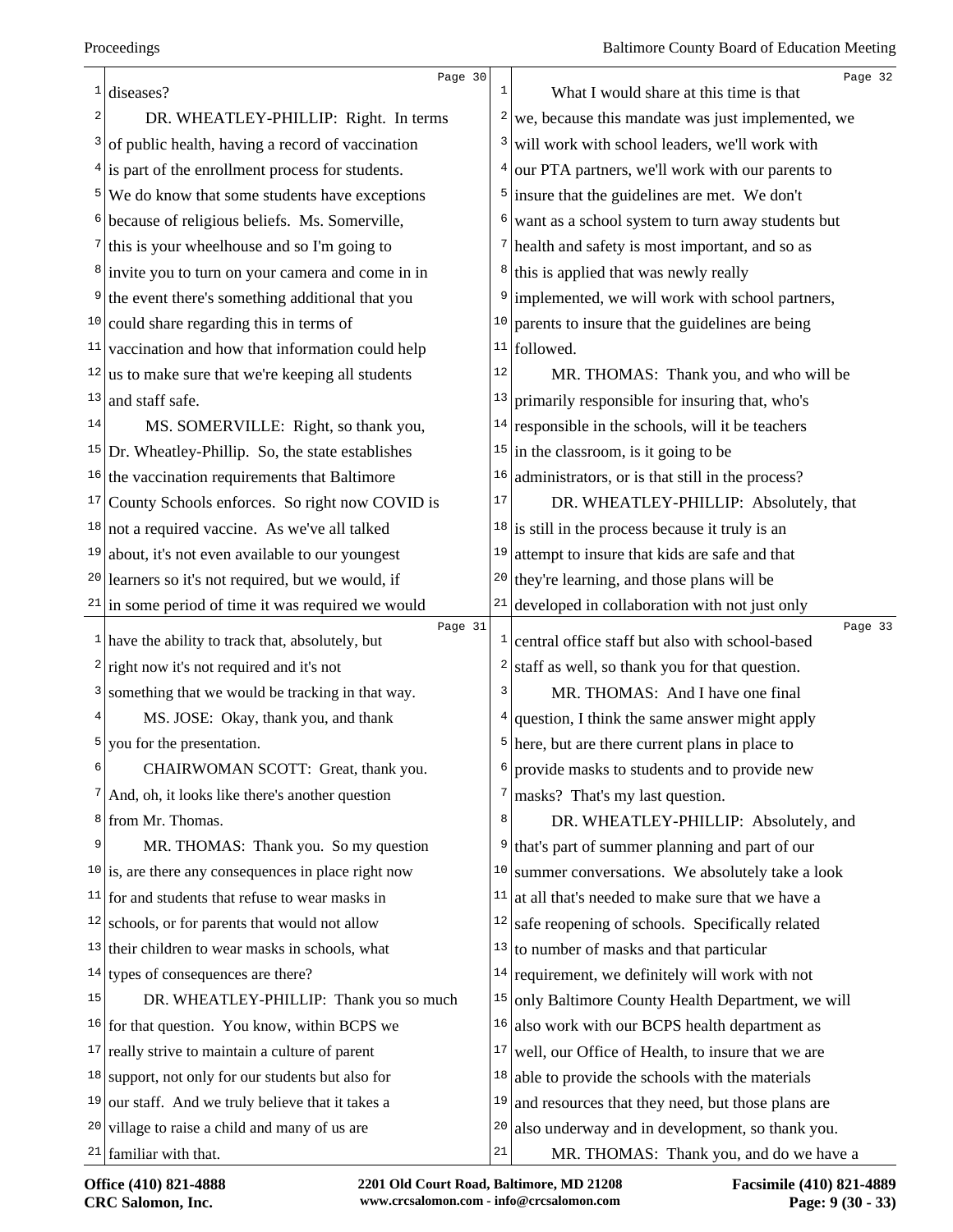| 1            | Page 34<br>date in mind for when all of those metrics, when  | 1                       | Page 36<br>DR. WHEATLEY-PHILLIP: And so I'm going                        |
|--------------|--------------------------------------------------------------|-------------------------|--------------------------------------------------------------------------|
| $\mathbf{2}$ | that information will be public on those plans,              | 2                       | to ask Ms. Somerville if she could join us as                            |
| 3            | is it going to be before the start of the school             | 3                       | part of this conversation to help provide and                            |
| 4            | year? There's a lot of confusion of what kinds               | 4                       | additional clarity and information regarding                             |
| 5            | of requirements teachers have and what kinds of              | 5                       | that. Ms. Somerville?                                                    |
| 6            | requirements students and families have on the               | 6                       | MS. SOMERVILLE: Thanks. To be honest,                                    |
| 7            | mask mandate, and I just want to know if there's             |                         | $\frac{7}{2}$ no, there's not at this point, I've not been               |
| 8            | a date in mind for when all that stuff will be               | 8                       | involved in discussions about a process to track                         |
| 9            | released.                                                    | 9                       | staff vaccinations. That would be a discussion,                          |
| 10           | DR. WHEATLEY-PHILLIP: Absolutely.                            | 10                      | probably it would be a voluntary sharing, I mean                         |
| 11           | Thank you so much for that. You know as much                 | 11                      | the staff would have to share their vaccine                              |
| 12           | information as we have we share, but this is,                | $1\,2$                  | status.                                                                  |
| 13           | COVID has been an unprecedented event, and so we             | 13                      | I can say that I mentioned in an answer                                  |
|              | $14$ are working as a school team weekly with                | 14                      | to an earlier question, Dr. Hager, that we're                            |
| 15           | Dr. Williams as well as members of our school                | 15                      | looking to partner with the Department of Defense                        |
| 16           | support and our offices to insure that we have               | 16                      | and the State Health Department for screening                            |
| 17           | solid plans ready for opening. So as soon as we              | 17                      | test kits, and one part of our screening plan is                         |
|              | $18$ have information, we will share that information,       |                         | $18$ to offer home screening test kits that we procure                   |
| 19           | we're working with our communications office and             | 19                      | through that process to staff who are                                    |
| 20           | so we are developing plans, we're working, and as            | 20                      | unvaccinated, and we would be asking them to test                        |
| 21           | soon as we have information we share it so that              | 21                      | themselves each Sunday or Monday morning. And so                         |
| $\mathbf{1}$ | Page 35<br>parents can be prepared and ready for the opening |                         | Page 37<br>$\frac{1}{1}$ that program would be voluntarily, we would not |
| 2            | of schools.                                                  | $\overline{\mathbf{c}}$ | be tracking folks so to speak, who were not                              |
| 3            | MR. THOMAS: Okay, thank you so much for                      | 3                       | vaccinated, but we would be encouraging those                            |
| 4            | everything in the presentation, and thank you for            | 4                       | folks and really asking folks on the honor system                        |
| 5            | taking the time to inform us.                                | 5                       | to track themselves weekly and test themselves                           |
| 6            | CHAIRWOMAN SCOTT: All right. Thank                           | 6                       | weekly if they've not been vaccinated. So that's                         |
| 7            | you, Mr. Thomas, and it looks like, Dr. Hager,               | 7                       | another way, a different approach to insuring                            |
| 8            | did you have follow-up questions? You had a                  | 8                       | safety that kind of honors peoples privacy                               |
| 9            | follow-up question?                                          | 9                       | without getting into tracking their vaccine                              |
| 10           | DR. HAGER: Just one. We talked a lot                         | 10                      | status.                                                                  |
| 11           | about tracking for children and it sounds like               | 11                      | DR. HAGER: Thank you.                                                    |
| 12           | the State Department of Education, you know,                 | 12                      | CHAIRWOMAN SCOTT: Thank you. It looks                                    |
| 13           | provides a list of required vaccinations for                 |                         | $13$ like Ms. Jose, you had a follow-up question?                        |
|              | $14$ children, and we talked about the electronic            | 14                      | MS. JOSE: Yes, thank you, Ms. Scott.                                     |
| 15           | medical record tracking system, but we really                |                         | $15$ Real quick, we did have mask requirements before                    |
| 16           | didn't get into the staff and teacher                        | 16                      | we shut down for the last school year, and were                          |
| 17           | vaccinations. And so, is there anything in the               | 17                      | there any issues with elementary school children,                        |
| 18           | works for being able to identify which of our                |                         | $18$ kindergarten or pre-K wearing masks, and are we                     |
| 19           | staff, which of the adults and grownups in the               | 19                      | providing additional PPE to all of our schools in                        |
|              | $20$ building have been vaccinated as we go into the         | 20                      | case some of the children forget their masks,                            |
|              | $21$ fall?                                                   |                         | <sup>21</sup> things like that?                                          |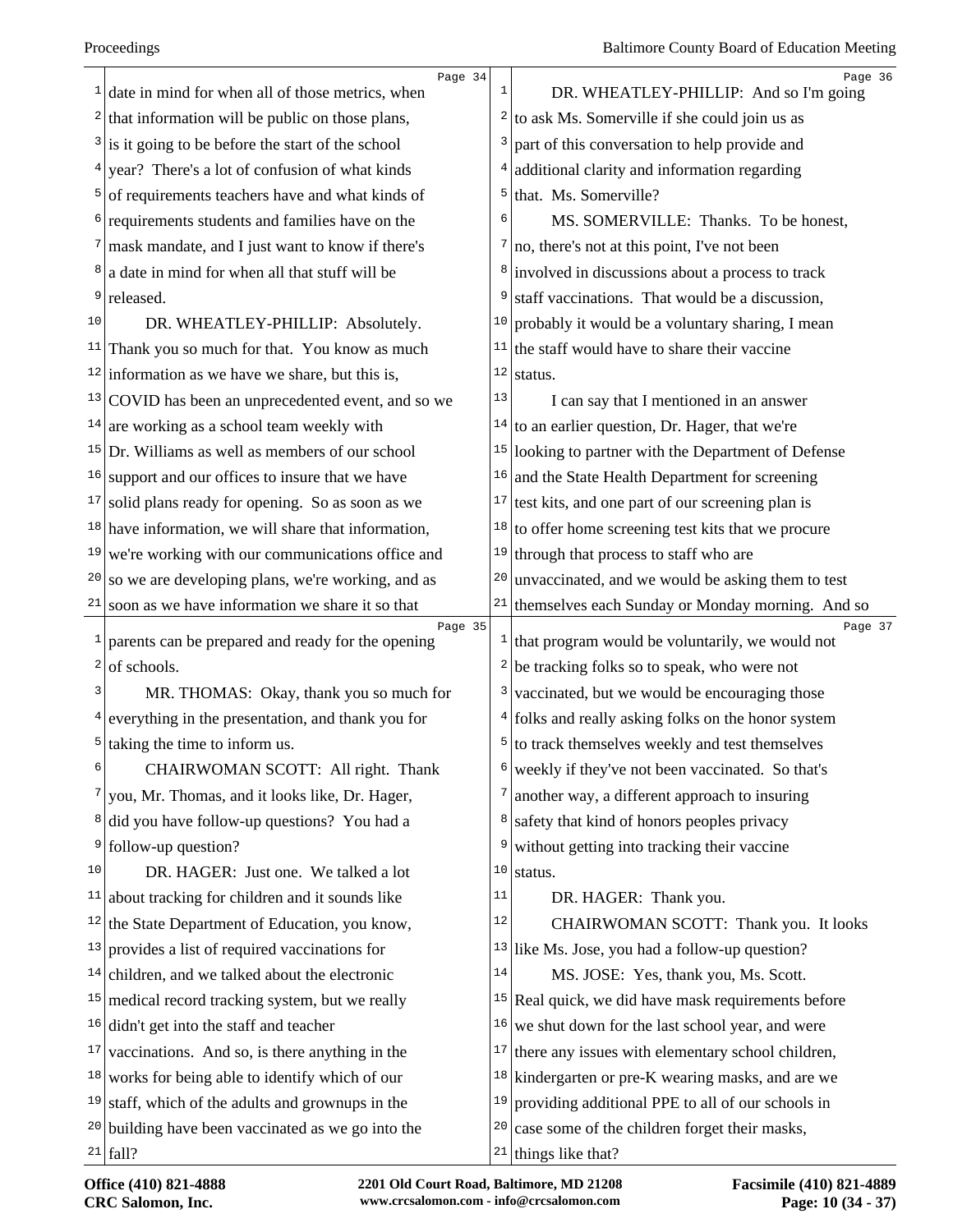|                 | Page 38                                                |      | Page 40                                                 |
|-----------------|--------------------------------------------------------|------|---------------------------------------------------------|
| 1               | DR. WHEATLEY-PHILLIP: Absolutely, and                  | 1    | DR. WILLIAMS: Good morning. First I                     |
| 2               | those are the questions that we're asking of the       | 2    | want to thank the team for presenting,                  |
| 3               | team as we meet each week. And certainly as I          | 3    | unfortunately I was unable to be there but I did        |
| 4               | shared a little bit earlier, it really is a            | 4    | log on.                                                 |
| 5               | village approach, it is working with not just          | 5    | I just want to circle back on the                       |
| 6               | only school leaders and central office, but also       | 6    | questions and I think I want to start where             |
|                 | our PTA partners and members of our community,         |      | Ms. Jose left off. What we've learned from our          |
| 8               | because what we want is to insure that each child      |      | summer school that we were recommending masks,          |
|                 | is safe and each child is learning, and so             | 9    | that was the state in which we were in when we          |
|                 | $10$ therefore in terms of the specific protocol that  | 10   | started our summer school, and having visited           |
| 11              | will be followed if there are students that come       | $11$ | summer school classes and schools, our staff and        |
|                 | $12$ to school without a mask, those decisions and     | 12   | our principals and our central office staff were        |
|                 | $13$ that process will be developed working in         | 13   | very helpful in looking at issues, addressing           |
| 14              | collaboration with our partners, because what we       |      | $14$ issues, and so I think what we've learned from     |
| 15              | want is to insure first and foremost safety, but       | 15   | this summer, what we learned from this spring           |
| 16              | we also want to make sure that the guidelines are      | 16   | will tell us what we need to do in the fall to          |
| 17 <sub>1</sub> | being followed.                                        |      | $17$ help our students to be prepared as well as our    |
| 18              | MS. JOSE: Okay, thank you.                             | 18   | staff. It's just a matter of working with the           |
| 19              | CHAIRWOMAN SCOTT: Thank you. And I                     | 19   | team and coming up with some guidance around if a       |
| 20              | would just like to say, I think that these             | 20   | student doesn't have a mask, if someone is not          |
| 21              | questions have been very, very beneficial and          |      | $21$ feeling well, these are things that we             |
| 1               | Page 39<br>most informative, and the presentation was  | 1    | Page 41<br>experienced when we brought back students in |
|                 | $2$ excellent. And I would like, I know we want once   | 2    | March and once again when we had our summer             |
| 3               | our schools open we want them to remain open,          | 3    | program.                                                |
|                 | $4$ that's the goal, so the work that we're putting    |      | And so I appreciate the questions today.                |
|                 | $5$ in and everything to make sure that that happens   | 5    | More information, I think we will be providing          |
|                 | I think is really good, we're on the right path.       |      | more information every week, especially for our         |
| 7               | I would also like to thank the board                   |      | schools. The big factor is that the experts are         |
| 8               | members who are here, I know we don't have a           | 8    | telling us what we need to do.                          |
| 9               | quorum but the six board members who are here and      | 9    | In terms of the staff, I know that's a                  |
| 10              | asked very thought provoking and informative           | 10   | question about their vaccination status and I           |
| 11              | questions, that's Dr. Hager, Ms. Jose,                 | 11   | know in colleges it's a different approach. We          |
|                 | $12$ Ms. Pasteur, Mr. Thomas, Mr. McMillion, and I     | 12   | are exploring that question with our partners,          |
|                 | $13$ just wanted to, and myself, but I just wanted to  | 13   | we're exploring that question with the Maryland         |
|                 | $14$ make sure that I acknowledge that you're here and | 14   | State Department of Education, so we can be             |
|                 | $15$ that you asked very informative questions on this | 15   | aligned with other districts, other systems. So         |
| 16              | very serious subject. So, are there any                | 16   | stay tuned, we may have some additional                 |
| 17              | additional questions?                                  | 17   | information about the tracking of staff. Right          |
| 18              | DR. WILLIAMS: Ms. Scott, this is Darryl                | 18   | now like Deb Somerville said, there's still a lot       |
| 19              |                                                        |      | of questions around that.                               |
|                 | Williams, good morning. Can you hear me?               | 19   |                                                         |
| 20              | CHAIRWOMAN SCOTT: Oh, my goodness, good                | $20$ | In terms of consequences for masking, we                |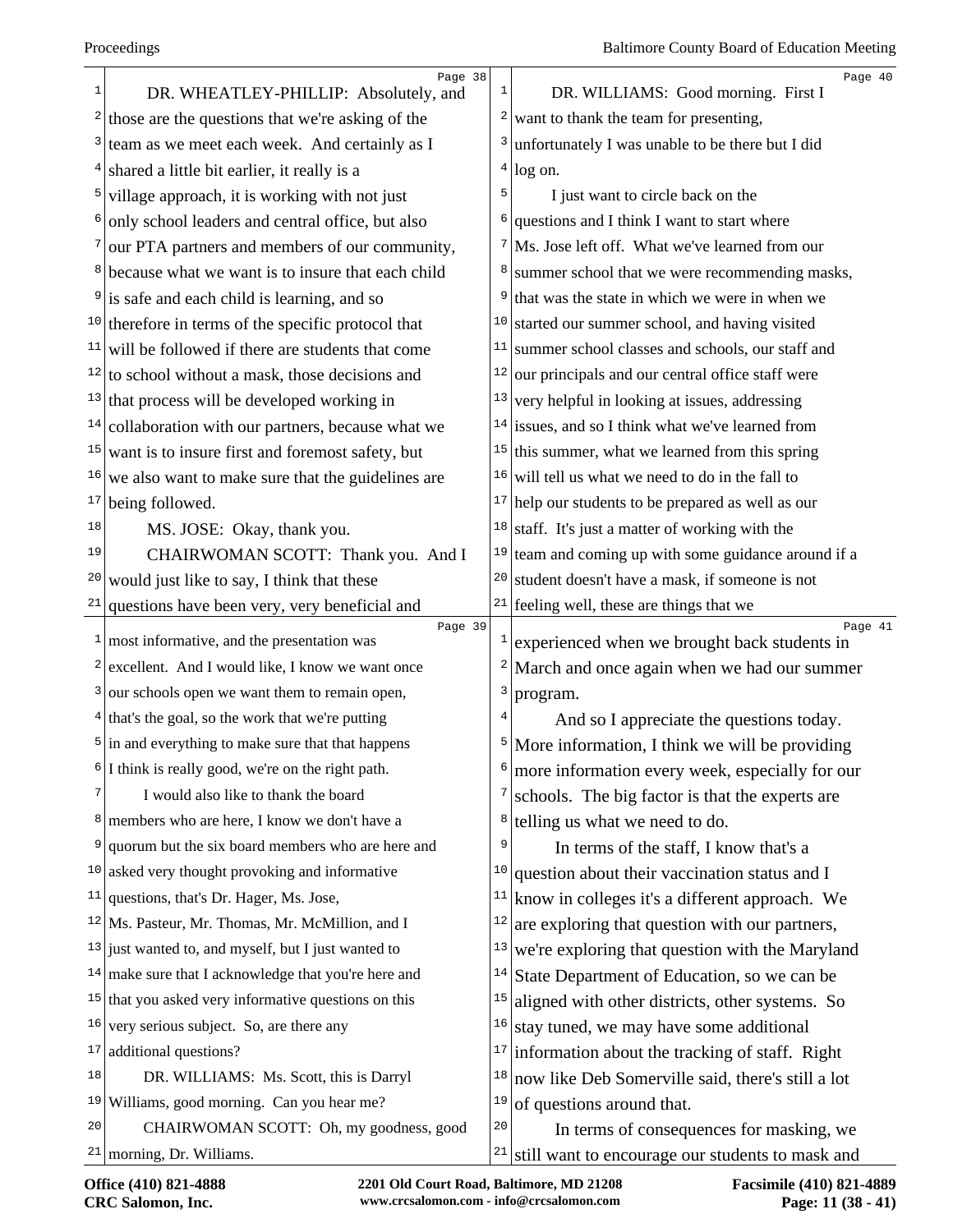|              | Page 42                                                       |        | Page 44                                         |
|--------------|---------------------------------------------------------------|--------|-------------------------------------------------|
|              | $\frac{1}{1}$ if not, we will have a backup plan, because the |        | <sup>1</sup> STATE OF MARYLAND.                 |
|              | $2$ last thing we want to do is close schools because         | 2      | <b>BALTIMORE COUNTY: SS</b>                     |
| 3            | we want to push more in-person learning as we                 | 3      |                                                 |
|              | open up our school year.                                      | 4      | I, Paul A. Gasparotti, a Notary Public in and   |
| 5            | So again, I just want to thank the staff                      | 5      | for the State of Maryland, Baltimore County, do |
|              | $6$ for presenting today and thank the board members          | 6      | hereby certify that the foregoing is a true and |
| 7            | who were able to rearrange their schedule to be               | 7      | accurate transcription of the recording to the  |
| 8            | present to ask questions. These questions we                  | 8      | best of my ability.                             |
| 9            | will definitely keep on our list to make sure we              | 9      | I further certify that I am not of counsel to   |
|              | $10$ have answers as we move forward for the start of         | 10     | any of the parties nor in any way interested in |
| 11           | the school year on August 30th, so thank you.                 | 11     | the outcome of these proceedings.               |
| 12           | CHAIRWOMAN SCOTT: Great, thank you for                        | $1\,2$ | As witness, my hand and notarial seal this 9th  |
| 13           | that, Dr. Williams, and thank you staff for an                | 13     | day of August, 2021.                            |
| 14           | excellent presentation and board members for your             | 14     |                                                 |
| 15           | very thought provoking questions, and I think                 | 15     |                                                 |
| 16           | that we have a plan going forward. Were there                 | 16     | Paul A. Gasparotti                              |
| 17           | any other questions or comments?                              | 17     |                                                 |
| 18           | Okay, hearing none, the last item on the                      | 18     |                                                 |
| 19           | agenda is announcements. The next board meeting               | 19     |                                                 |
| 20           | will be held on Tuesday, August 10th, 2021 at                 | 20     |                                                 |
|              | $21/6:30$ p.m. I thank you all for joining us this            | 21     |                                                 |
| $\mathbf{1}$ | Page 43<br>morning and the meeting is now adjourned.          |        |                                                 |
| 2            | (Meeting adjourned.)                                          |        |                                                 |
| 3            |                                                               |        |                                                 |
|              |                                                               |        |                                                 |
| 5            |                                                               |        |                                                 |
|              |                                                               |        |                                                 |
| 7            |                                                               |        |                                                 |
| 8            |                                                               |        |                                                 |
| 9            |                                                               |        |                                                 |
| 10           |                                                               |        |                                                 |
| 11           |                                                               |        |                                                 |
| 12           |                                                               |        |                                                 |
| 13           |                                                               |        |                                                 |
| 14           |                                                               |        |                                                 |
| 15           |                                                               |        |                                                 |
| 16           |                                                               |        |                                                 |
| 17           |                                                               |        |                                                 |
| 18           |                                                               |        |                                                 |
| 19           |                                                               |        |                                                 |
| 20           |                                                               |        |                                                 |
| 21           |                                                               |        |                                                 |
|              |                                                               |        |                                                 |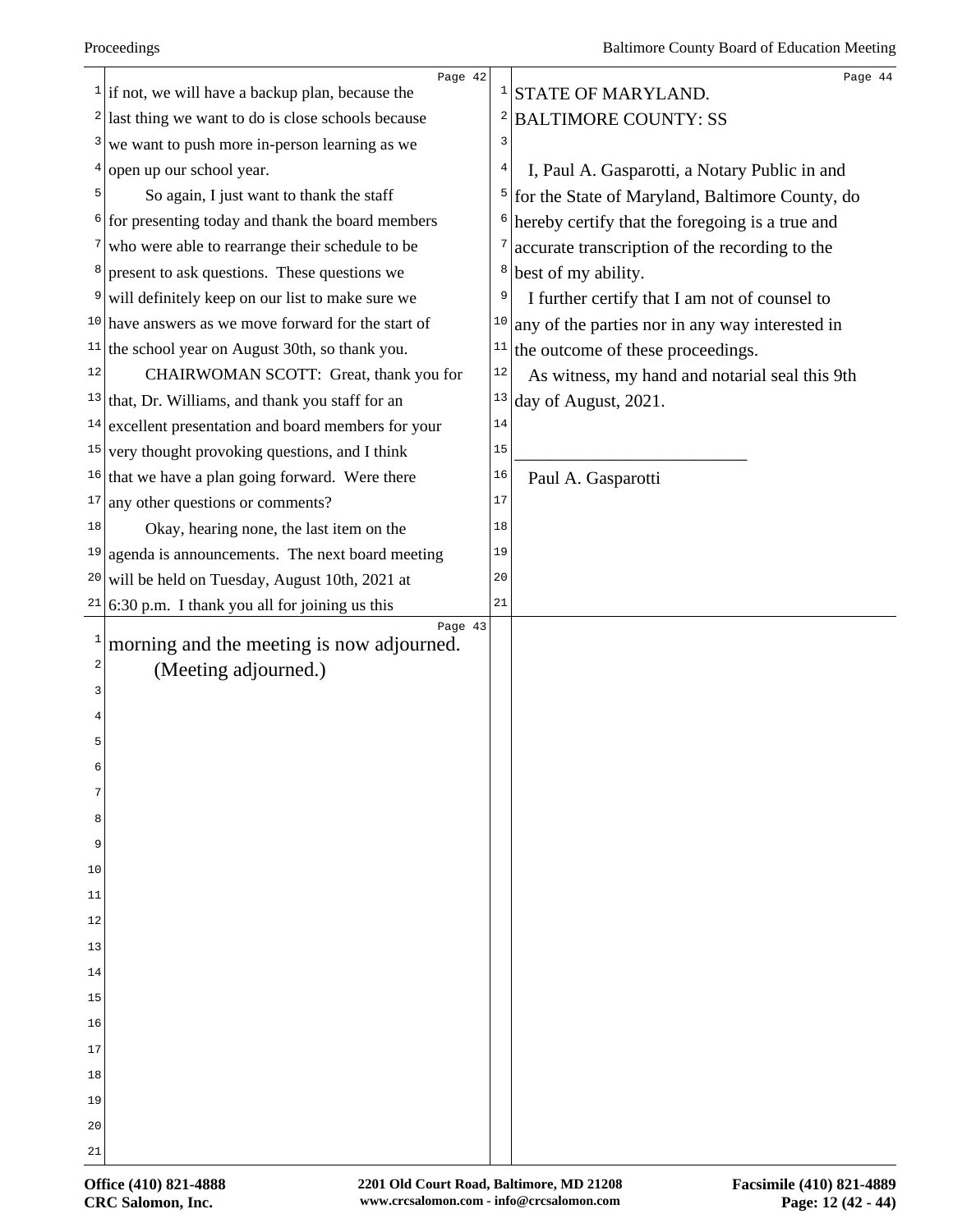| <b>WORD INDEX</b>       | <b>9th</b> 44:12         | 29:1, 6 35:19                  | asymptomatic                       | 39:7, 9 42:6, 14,                     |
|-------------------------|--------------------------|--------------------------------|------------------------------------|---------------------------------------|
|                         |                          | advise $25:21$                 | 21:1                               | 19                                    |
| $\langle 1 \rangle$     | $\langle A \rangle$      | advises $7:14$                 | athletic $23:4, 5$                 | <b>Boswell-</b>                       |
| $1 \t12:13 \t25:11$     | ability $31:1$           | Advisors 9:1                   | athletics 28:8                     | McComas $23:3$                        |
| 10th 42:20              | 44:8                     | advocated 8:11                 | attempt $32:19$<br>attend 4:21     | <b>Branch</b> 8:9                     |
| 12 9:5 18:10            | able 17:19               | age 9:5 18:17                  |                                    | <b>break</b> $18:18$                  |
| 28:18                   | 18:4 23:1, 5             | agenda $42:19$                 | AUGUST 1:11                        | bringing $22:5$                       |
| 13th 4:8                | 25:15 27:7               | $ago$ 25:13<br>ahead $11:10$   | $4:5$ 15:20                        | 26:20                                 |
| 14 20:7                 | 28:8 29:12               |                                | 42:11, 20 44:13<br>authorized 8:13 | broadcast 5:5                         |
| 18 $19:1$<br>19 $18:18$ | 33:18 35:18<br>42:7      | 22:15, 16 24:17,<br>18         |                                    | brought $41:1$                        |
| 19th 10:9               |                          |                                | automatically<br>17:17             | building $20:21$<br>35:20             |
|                         | <b>Absent</b> 2:4, 5, 8, | air $14:8, 10$<br>alerted 16:1 |                                    |                                       |
| 1st $8:19$              | 9, 11, 13                |                                | available 10:21                    | buildings 15:5<br><b>Business</b> 3:5 |
|                         | absolute $13:3$          | aligned $41:15$                | 12:3 26:5 27:7                     | $5:11 \quad 6:12$                     |
| < 2 ><br>$2020 \t4:8$   | absolutely<br>13:14 17:5 | allow $4:17,20$<br>31:12       | 30:19                              |                                       |
| $2021$ 1:11 4:5         | 18:5 25:10               | allowed 20:20                  | $<$ B $>$                          | $<$ C $>$                             |
|                         | $31:1$ $32:17$           |                                |                                    |                                       |
| 6:20 7:5, 18            |                          | amazingly                      | <b>back</b> 12:13                  | calculation                           |
| 10:9, 12, 16            | 33:8, 10 34:10           | 11:13                          | 14:20 20:6, 20                     | 18:11                                 |
| 42:20 44:13             | 38:1                     | amenable 29:18                 | 25:16 28:2                         | <b>Call</b> $3:2$ 4:3                 |
| 2021-2022 5:10          | $accepting$ 10:18        | amended 4:7                    | $40:5$ 41:1                        | 6:16 11:5 12:4                        |
| $8:4$ $9:14$            | accompanied              | and/or $5:3$                   | backup $42:1$                      | $17:3$ $27:21$                        |
| 26th 7:18               | 10:8                     | announced                      | <b>BALTIMORE</b>                   | camera $30:8$                         |
| 27th 6:20 7:5           | accurate 44:7            | 10:7,14                        | 1:2 4:5 5:9                        | campuses 15:6                         |
| 2nd 10:15               | achieve 7:7              | <b>Announcements</b>           | $8:7, 8, 19$ 9:2,                  | capacity 13:10                        |
|                         | acknowledge              | $3:6$ 42:19                    | $11, 21$ 18:8, 21                  | 17:12                                 |
| < 3 >                   | 39:14                    | answer 10:21                   | 29:15, 19 30:16                    | careful $13:19$                       |
| 3 $1:11$                | <b>Act</b> 5:2           | 16:20 19:6                     | $33:15$ 44:2, 5                    | case 37:20                            |
| 30th 8:21               | action $6:13$            | 21:10 22:3                     | based $7:16$                       | cases $12:14$                         |
| 42:11                   | add $7:14$ 23:8          | 28:2, 6 33:4                   | 19:2                               | 13:1                                  |
| 31st 10:12              | added $7:13$             | 36:13                          | <b>BCPS</b> 6:16                   | catching 21:21                        |
| 39.2 8:21               | adding $14:2$            | answers 24:9                   | $7:19$ 8:2 10:7,                   | category 15:21                        |
| 3rd 4:5                 | addition 8:5             | 42:10                          | 13, 14 28:5                        | Causey 2:5                            |
|                         | additional 7:8           | appear $19:2$                  | 31:16 33:16                        | 5:16                                  |
| < 4 >                   | 11:6 12:5 30:9           | applied $16:5$                 | beliefs $30:6$                     | CDC 6:21 7:3,                         |
| 4 $3:2, 3$              | 36:4 37:19               | 32:8                           | <b>believe</b> 29:5                | 21 9:8 12:10                          |
| 4.7 8:19                | 39:17 41:16              | apply $33:4$                   | 31:19                              | 15:14 19:16                           |
| 43 $3:6, 7$             | <b>Additionally</b>      | appreciate 23:9                | <b>beneficial</b> 38:21            | $21:11$ $23:13$                       |
| 4th 10:12               | 7:10                     | 24:9 41:4                      | <b>best</b> 14:9 27:2              | <b>CDC's</b> 8:20, 21                 |
|                         | addressing               | approach 24:7                  | 28:19 44:8                         | Centers 6:20                          |
| < 5 >                   | 40:13                    | 37:7 38:5                      | big $41:7$                         | central 27:1                          |
| 5 $3:4$                 | adjourned $43:1$ ,       | 41:11                          | <b>bit</b> 38:4                    | $33:1$ 38:6                           |
| 50 18:19 19:1           | 2                        | approved $4:7$                 | blue $8:20$                        | 40:12                                 |
|                         | Adjournment              | asked 16:19                    | $12:13$ 13:5                       | certainly $12:12$ ,                   |
| < 6 >                   | 3:7                      | 28:15 39:10, 15                | <b>BOARD</b> 1:1, 7                | 19 18:2 25:18                         |
| 6 $3:5$                 | adjust $10:2$            | asking $16:2$                  | $2:1, 3$ 3:4 4:4,                  | 26:19 28:1                            |
| 6:30 $42:21$            | administrators           | 36:20 37:4                     | 6, 8, 10, 12, 14,                  | 38:3                                  |
|                         | 32:16                    | 38:2                           | 15, 18 5:4, 8, 14                  | certify $44:6, 9$                     |
| < 9 >                   | adults 28:20             | aspect $29:10$                 | 6:11, 14, 19                       | Chair $2:3,4$                         |
|                         |                          |                                | 11:3 28:15                         | 4:10,11                               |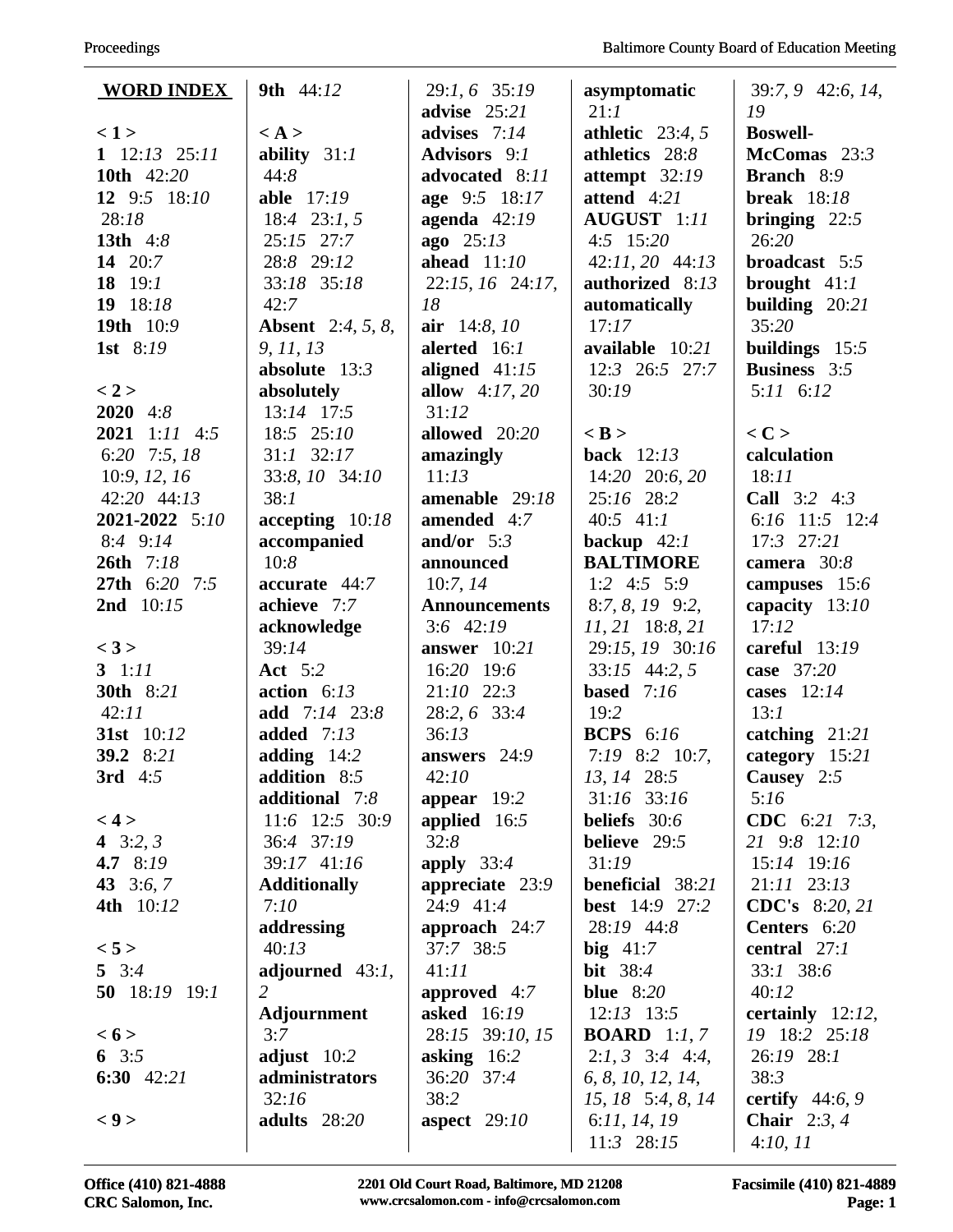| <b>CHAIRWOMA</b>     | comments $42:17$    | conversations               | deadline $10:11$ ,               | doing $13:12, 16$ ,    |
|----------------------|---------------------|-----------------------------|----------------------------------|------------------------|
| N 4:2, 3 6:7,        | committee 4:12      | 15:5 33:10                  | $16\quad 26:6$                   | 17 14:14, 15           |
| $10, 19$ 11:1        | <b>common</b> 29:21 | correct 9:18                | deaths $8:15$                    | dose $20:2$            |
| 15:2, 8, 12 16:7     | communicable        | 29:2, 20                    | Deb 12:3 41:18                   | downloaded             |
| 22:8, 11, 15         | 29:21               | cough $14:13$               | decision 16:17                   | 17:18                  |
| 24:14, 17 25:1       | communications      | counsel 44:9                | decisions 7:14                   | Dr 6:4, 5, 17,         |
| 27:11 28:11          | 34:19               | <b>COUNTY</b> 1:2           | 38:12                            | 18 8:9 11:2, 11,       |
| 31:6 35:6            | community 5:9       | 4:5 $5:10$ 8:7, 8,          | declare 4:11                     | 20 12:8 16:8, 9        |
| 37:12 38:19          | 6:15 $7:12$         | 19 9:2, 11, 21              | decreases 9:16                   | 17:2 18:7 19:4,        |
| 39:20 42:12          | 15:17 26:9          | $18:8$ , $15$ $19:1$ , 3,   | <b>Defense</b> $36:15$           | 14, 19 20:14           |
| challenging          | 38:7                | $7\quad29:15,19$            | defines $21:12$                  | 21:2, 7, 8 22:6,       |
| 18:11                | compliant 17:20     | 30:17 33:15                 | definitely 33:14                 | 9, 13, 16, 20          |
| changed $21:11$      | concept 14:11       | 44:2, 5                     | 42:9                             | 23:3, 7, 10 24:4,      |
| chat $11:4$          | concerned           | Coupled $9:4$               | delta $8:17$                     | 8 25:3, 6, 17          |
| <b>Cheryl</b> $2:12$ | 16:13               | court 27:16, 17             | department                       | 26:17 27:14, 19        |
| chief $23:4$         | conduct $6:12$      | coverage 7:6                | 28:9 33:15, 16                   | 29:3 30:2, 15          |
| child 16:11          | confusion 34:4      | <b>COVID</b> 7:19,          | 35:12 36:15, 16                  | $31:15$ $32:17$        |
| 19:8 27:6            | conjunction         | 20 13:13 18:14              | 41:14                            | 33:8 34:10, 15         |
| 31:20 38:8, 9        | 26:3                | 22:1 30:17                  | desks $13:20$                    | $35:7, 10$ 36:1,       |
| children 9:5         | connection          | 34:13                       |                                  | 14 37:11 38:1          |
| 18:17 21:5           | 17:14               | COVID-19                    | despite $4:19$<br>determine 5:14 | 39:11, 18, 21          |
| 25:8, 15 28:17       |                     |                             | 18:6                             | $40:1$ $42:13$         |
|                      | consequences        | $4:10$ 7:5 8:12,<br>13 9:16 |                                  |                        |
| 29:1 31:13           | 31:10, 14 41:20     |                             | develop $27:1, 7$                | <b>DSSA</b> 26:4       |
| $35:11, 14$ 37:17,   | <b>Consequently</b> | creating $26:7$             | developed                        |                        |
| 20                   | 7:21                | critical 25:20              | 32:21 38:13                      | $\langle E \rangle$    |
| Christian $2:14$     | considered          | culture 31:17               | developing                       | earlier 36:14          |
| 15:9                 | 11:18 21:20         | cumulative                  | 34:20                            | 38:4                   |
| circle $40:5$        | consistent 7:21     | 12:14                       | development                      | easiest 13:4           |
| clarify $27:15$      | 9:15,19             | current 11:17               | 33:20                            | <b>EDUCATION</b>       |
| clarity 23:9         | constituents        | $12:1$ 33:5                 | different 20:9                   | 1:1 4:4 5:4, 8         |
| 36:4                 | 25:7                | cut 22:11                   | 26:14 37:7                       | 35:12 41:14            |
| classes $40:11$      | consult 28:4        |                             | 41:11                            | <b>Education's</b> 4:7 |
| classmate 22:2       | consultation        | $<$ D $>$                   | difficult 29:9                   | effect 20:9            |
| classroom            | $4:10$ $8:1$ $10:2$ | daily $14:15$               | direct 19:9                      | effective $7:6, 15$    |
| 21:11, 13, 16        | 12:17               | <b>Darryl</b> 39:18         | 25:14                            | $8:14$ $9:17$          |
| 32:15                | contact $14:14$     | dashboard 7:19              | discussed 5:11                   | efforts $14:6$         |
| cleaning $14:16$     | 16:4 19:10          | 18:15                       | 17:11                            | electronic             |
| 16:3                 | 23:20 28:8          | data $7:16, 19$             | discussion $18:3$                | $17:13$ $35:14$        |
| close $9:20$ 42:2    | contacts $9:20$     | 14:19 15:18                 | 19:12 36:9                       | elementary             |
| closer 23:19         | context $13:1$      | 19:3                        | discussions                      | 21:16 37:17            |
| coaches $23:17$      | continue $10:1$     | database 17:16              | 17:8 36:8                        | eligible $9:6$         |
| collaboration        | 13:19               | date $11:17$                | Disease $6:20$                   | 18:9, 10, 21           |
| 32:21 38:14          | continuing $14:6$   | 12:2 20:18                  | diseases $30:1$                  | emergency 4:9          |
| colleges $41:11$     | 15:17               | 25:12 28:7                  | distance $21:17$                 | emerging $8:15$        |
| <b>come</b> 30:8     | contribute 24:6     | 34:1, 8                     | distancing $8:10$                | encourage              |
| 38:11                | Control 6:20        | day $20:19$                 | $13:11, 17$ 16:4                 | 41:21                  |
| comes $20:6$         | 7:7                 | 44:13                       | districts $41:15$                | encouraged             |
| coming $21:4$        | conversation        | days $20:4, 7, 17,$         | division $23:4, 5$               | 20:18                  |
| 40:19                | 26:18 27:4          | 21 21:6                     | doctor $25:9, 10,$               | encouraging            |
|                      | 36:3                |                             | 13                               |                        |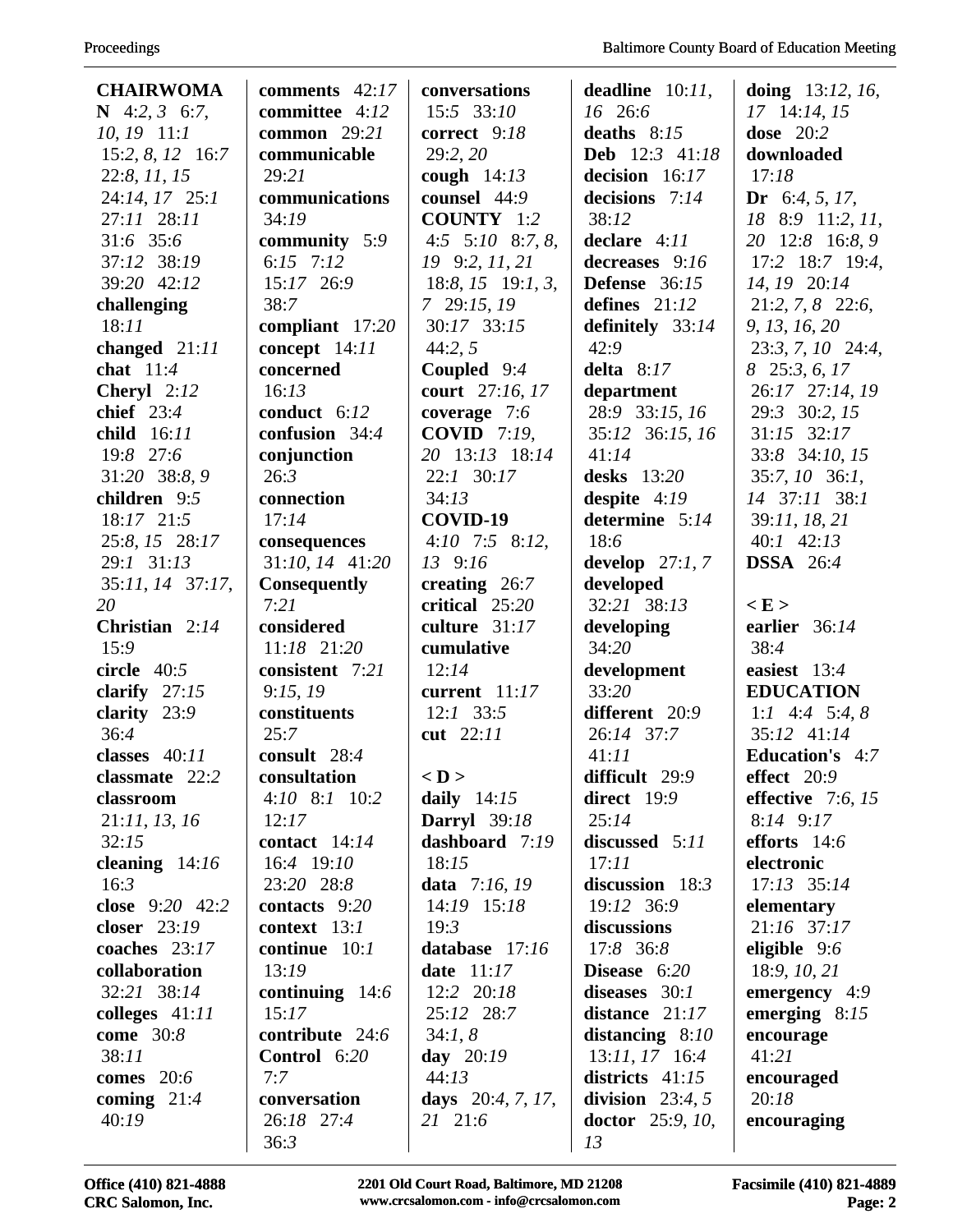| 37:3                 | fall $8:4$ 9:14     |                       | 18:7 19:4, 19     | <b>HYBRID</b> $1:8$      |
|----------------------|---------------------|-----------------------|-------------------|--------------------------|
| enforce 10:17        | 11:16 14:17         | $\langle G \rangle$   | 20:14 21:2        | 4:15                     |
| enforces 30:17       | 17:1 19:13          | Gasparotti            | 22:6, 9, 13, 16   | hygiene $8:10$           |
| enrollment           | 23:18 35:21         | 1:21 $44:4, 16$       | 23:10 24:8        |                          |
| 10:15, 19 30:4       | 40:16               | generally 23:19       | 35:7, 10 36:14    | < I >                    |
| entirety $4:13$      | familiar 31:21      | getting $37:9$        | 37:11 39:11       | <b>idea</b> 18:7         |
| Erin $2:7$           | families $10:7$ ,   | give $13:3$           | hallways 13:21    | identify $35:18$         |
| especially           | 14 34:6             | 18:13 21:9            | hand $8:10$       | <b>Immunet</b> $17:15$ , |
| 25:20 41:6           | federal $14:3$      | given $16:14$         | 44:12             | 18 18:5                  |
| essentially          | feeling $40:21$     | $go$ 11:10 22:15,     | hands $14:12$     | immunization             |
| 23:18                | felt 12:17          | 16 24:17, 18          | happening $15:5$  | 17:15 29:16              |
| establishes          | field $23:15,20$    | 35:20                 | happens $16:1$    | impacted 26:20           |
| 30:15                | 27:15               | goal $39:4$           | 39:5              | implement                |
| establishment        | filter $14:9$       | goes 18:18            | hardwood 27:16    | 10:17                    |
| 4:17                 | filtration $14:10$  | going $12:12$         | <b>head</b> 18:12 | implemented              |
| event 4:8 30:9       | final $22:9, 13$    | $13:18, 21$ 14:11     | health $4:9$      | 32:2,9                   |
| 34:13                | 33:3                | 21:14, 18 26:15       | 7:16 8:8 9:9      | important                |
| events 15:6          | find $26:10$ $28:5$ | 29:4 30:7             | $10:3$ 12:17      | 18:20 21:10, 19          |
| evidence 8:16        | finish $22:3$       | $32:15$ $34:3$        | $16:10$ $17:13$   | 32:7                     |
| exactly 24:6         | firm $26:7$         | 36:1 42:16            | 26:10 30:3        | inadvertent              |
| excellent 39:2       | first $11:14$       | Good 4:2 6:18         | 32:7 33:15, 16,   | 14:1                     |
| 42:14                | $23:7$ $25:3$       | $14:10$ $26:11$       | 17 36:16          | including $8:7$          |
| exception $21:10$    | 38:15 40:1          | 27:8, 13, 19          | hear $11:5$       | incorporate              |
| exceptions 30:5      | fitting $9:19$      | 39:6, 19, 20          | 39:19             | 29:18                    |
| exchange 14:8,       | five 20:4, 19       | 40:1                  | hearing $42:18$   | increased 7:20           |
| 10                   | fluid $12:20$       | goodness 39:20        | held 4:13 5:5     | 8:21 16:14               |
| <b>Executive</b> 8:7 | folks 20:13, 16     | <b>GOVER</b> 5:16,    | 10:9 42:20        | increasing $7:5$         |
| experienced          | 37:2,4              | $19, 21$ 6:2, 4, 6,   | help $30:11$      | individual $4:15$        |
| 41:1                 | follow $15:14$      | 8                     | 36:3 40:17        | 29:6,9                   |
| experts 8:2          | 19:15, 16           | government            | helpful $40:13$   | individually             |
| 9:9 10:3 12:17       | followed 32:11      | 14:4                  | helps $26:6$      | 18:3                     |
| 26:21 41:7           | 38:11, 17           | <b>Great</b> 16:7     | Henn 2:4 5:21     | indoor $9:10$            |
| expire $11:19$       | following $8:1$     | 22:6 31:6             | high $15:16$      | 24:1                     |
| exploring $41:12$ ,  | 21:6                | 42:12                 | 22:17             | indoors 7:2              |
| 13                   | follow-up $13:7$    | Gregory 8:9           | historically      | $8:3$ 22:19              |
| exposed 21:21        | 28:16 35:8, 9       | group $18:17$         | 17:14             | 27:16                    |
| exposure $14:1$      | 37:13               | grownups $35:19$      | hit $15:20$       | infected 8:17            |
| 19:9, 18 20:4,       | foregoing 44:6      | guess $25:6$          | home $14:12$      | inform $35:5$            |
| 18, 20 21:7, 12      | foremost 38:15      | guidance 6:21         | 21:6 26:12        | information              |
| extended 10:15       | forget $37:20$      | $9:8$ 10:2 12:10      | 27:3 36:18        | 6:15 $9:4$ 10:9          |
| extensively          | forward $19:13$     | 15:15 19:20, 21       | honest 36:6       | $11:6$ 12:5              |
| 17:11                | 42:10, 16           | 20:19 23:13, 14       | honestly 15:19    | 16:10 25:12              |
| <b>extent</b> 13:18  | found $7:19$        | 40:19                 | $17:19$ 24:1      | 28:7 29:13               |
| extrapolations       | four $15:13$        | guidelines            | honor $37:4$      | 30:11 34:2, 12,          |
| 18:16                | full $13:10$        | 19:17 21:12           | honors 37:8       | 18, 21 36:4              |
|                      | fully $4:18$ 8:16   | 32:5, 10 38:16        | hope $24:10$      | 41:5, 6, 17              |
| $\langle$ F $>$      | 20:1                |                       | Hopkins 9:9       | informative              |
| factor $21:19$       | further $23:8$      | $\langle H \rangle$   | hospitalizations  | 39:1, 10, 15             |
| 41:7                 | 44:9                | <b>Hager</b> 2:7 6:4, | 8:15              | inherent 29:8            |
| factors 9:7          |                     | 5 11:11 16:8, 9       | hundred 12:15     |                          |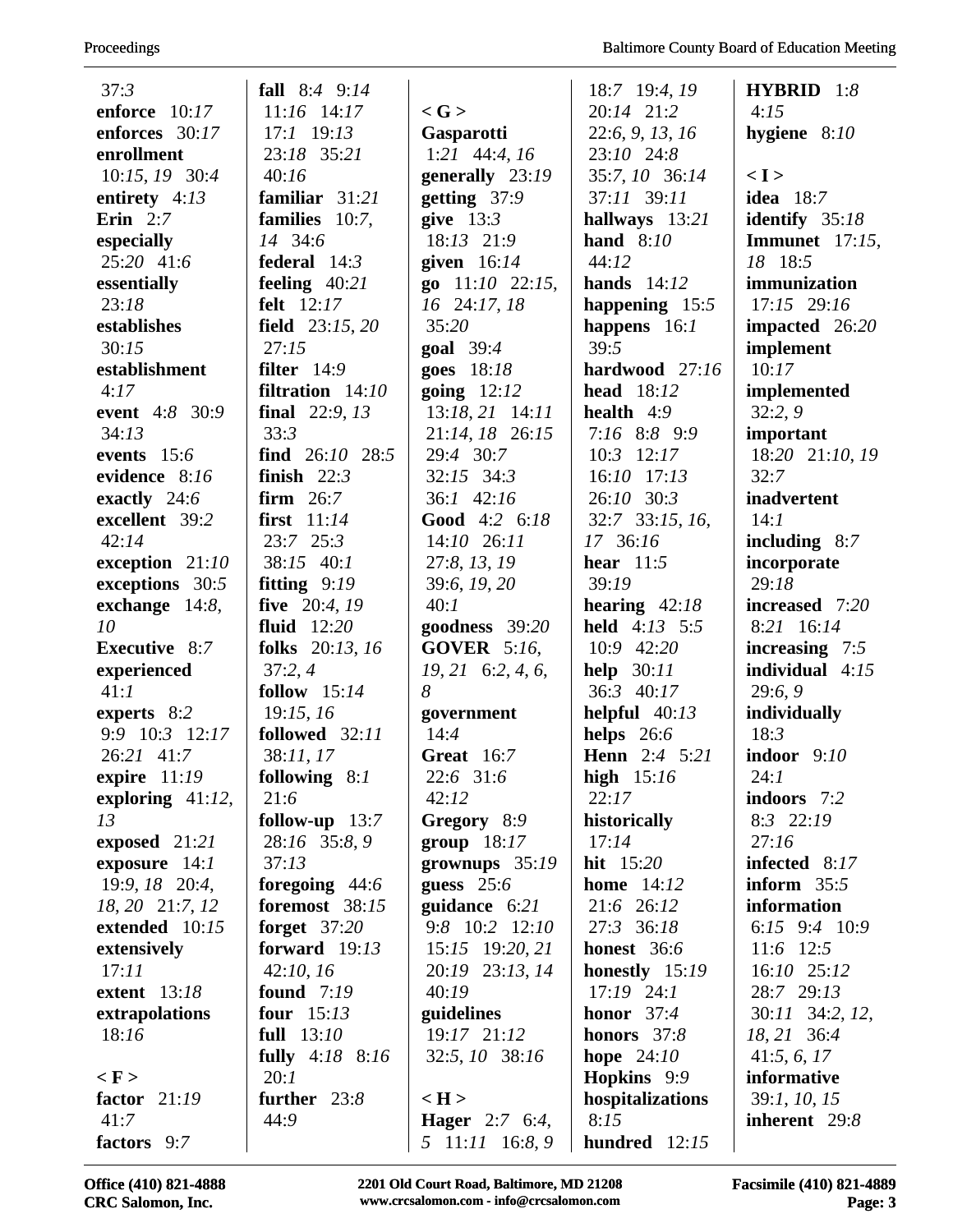| in-person $42:3$        | keep $20:11$            | list $35:13$ 42:9         | masked $21:14$     | <b>MICROSOFT</b>      |
|-------------------------|-------------------------|---------------------------|--------------------|-----------------------|
| inquiries $10:4$        | 42:9                    | listen 5:2                | 23:16, 17 27:17    | 1:8 $5:6$             |
| in-school $21:4$        | keeping $21:16$         | little $38:4$             | <b>Masking</b> 3:5 | $mid$ -August 9:4     |
| instituted 9:13         | 30:12                   | Live $5:6$                | 5:9 6:16 8:9       | middle $19:19$        |
| instruction             | key 8:11 22:4           | <b>local</b> $7:16$ 8:6   | 9:11 19:5 20:8     | $mid$ -May $10:8$     |
| $9:21$ $25:21$          | kids $25:19$            | $log$ 40:4                | 21:18 22:18        | $mid$ 9:7             |
| <b>insure</b> 32:5, 10, | 32:19                   | long $20:21$              | 23:18, 20 41:20    | $11:17$ 34:1, 8       |
| 19 33:17 34:16          | kind 18:15              | 21:13,16                  | masks $7:1$ 8:3    | minimize $7:9$        |
| 38:8, 15                | 20:12 37:8              | longer $10:18$            | 9:16, 19 12:10     | minimizing            |
| insuring $32:13$        | kindergarten            | <b>look</b> 13:5          | 13:12 15:6         | 21:20                 |
| 37:7                    | 37:18                   | 17:21 18:4, 14            | 20:11 31:11, 13    | missed 9:21           |
| integrate 23:14         | <b>kinds</b> $34:4, 5$  | 20:9 21:5                 | 33:6, 7, 13        | 25:11                 |
| intensive 14:18         | kits 36:17, 18          | 25:16 26:5                | $37:18, 20$ 40:8   | mitigation 8:6        |
| interested 44:10        | know $11:16$            | 33:10                     | materials 33:18    | 13:8 14:5 16:2        |
| interrupted             | 12:3 13:9               | looking $12:9$ ,          | matter $40:18$     | <b>MMWR</b> 7:4, 10   |
| 24:3                    | 15:19 17:19             | 21 23:21 26:9             | maximize $7:11$    | Moalie 2:6            |
| invite $29:4$           | 18:1, 14, 19            | 27:5, 6 36:15             | maximum            | moderate 9:1          |
| 30:8                    | 22:21 23:2              | 40:13                     | $13:18$ 14:8       | 15:18                 |
| involved 17:8           | 26:5, 13 27:15          | <b>looks</b> 11:10        | McComas 23:7       | Monday 36:21          |
| 36:8                    | 29:11 30:5              | 16:8 31:7 35:7            | 24:4 27:14         | monitor 10:1          |
| issues $37:17$          | 31:16 34:7, 11          | 37:12                     | McMillion 2:10     | 15:17                 |
| 40:13,14                | 35:12 39:2, 8           | <b>lot</b> $15:4$ $28:14$ | $5:17, 18$ 24:12,  | month $11:18$         |
| item $42:18$            | 41:9,11                 | 34:4 35:10                | 15, 16, 20 27:12,  | morbidity $7:4$ ,     |
| its $4:13 \quad 6:21$   | knowledge 9:5           | 41:18                     | $13 \quad 28:1,10$ | 10                    |
|                         | <b>Kuehn</b> 2:8 6:4    | low $8:20$ 12:18          | 39:12              | morning $4:2$         |
| < J >                   |                         |                           | mean $22:11$       | $5:12 \quad 6:18$     |
| <b>John</b> 2:11        | < L >                   | < M >                     | 36:10              | 15:18 27:13, 19       |
| Johnny 8:7              | laid $24:6$             | Mack 2:9 5:17             | means 7:7          | 36:21 39:19, 21       |
| <b>Johns</b> 9:9        | latest $23:13$          | maintain $31:17$          | mechanism $4:17$   | $40:1$ 43:1           |
| join $36:2$             | layered $7:8$           | maintaining               | medical 4:9        | morning's $5:4$       |
| joining $42:21$         | $9:15$ 13:15            | 8:10                      | 8:2 35:15          | mortality $7:4$ ,     |
| <b>Jose</b> 2:6 5:19,   | layers $14:16$          | <b>Makeda</b> $2:3$       | meet 38:3          | 10                    |
| 20 27:12 28:12,         | layout $13:20$          | 4:3                       | <b>MEETING</b> 1:7 | mother 16:11          |
| 13 29:14 31:4           | leaders 8:6             | making $14:7$             | 4:4, 8, 12, 19     | move 13:20            |
| 37:13, 14 38:18         | 32:3 38:6               | mandate 11:15             | 5:1, 3, 4, 7, 15   | 42:10                 |
| 39:11 40:7              | leading $23:4$          | $12:1, 19$ 32:2           | $42:19$ $43:1,2$   | moving $19:12$        |
| $Jr$ 2:11               | learned $40:7$ ,        | 34:7                      | Meetings 5:2       | <b>MPSSAA</b> $23:14$ |
| <b>Julie</b> $2:4$      | 14, 15                  | mandates 15:4             | Member 2:14        | multiple $23:12$      |
| <b>July</b> $6:20$ 7:4, | learners 30:20          | manner $4:15$             | 4:18               |                       |
| 18 8:19, 21             | learning $10:5$         | March $41:2$              | <b>MEMBERS</b>     | $\langle N \rangle$   |
| $10:15$ $12:13$         | 21:3, 4 32:20           | <b>Maryland</b> 5:2       | $2:1$ 3:4 4:14,    | names $11:4$          |
| 25:11                   | 38:9 42:3               | $9:10$ 17:14, 15          | $16$ 5:14 6:19     | near $13:10$          |
| jump $22:3$             | left $40:7$             | $41:13$ $44:1, 5$         | $11:3$ 28:3, 5, 15 | necessary $10:16$     |
| juncture 9:7            | <b>level</b> 19:3 26:2, | mask $7:2$                | 34:15 38:7         | <b>need</b> 12:20, 21 |
| <b>June</b> 10:12       | 8, 19, 21 27:5          | $11:15$ 12:1              | 39:8, 9 42:6, 14   | 19:11 20:3            |
|                         | lifted $12:2$           | $13:9$ $14:13$            | mentioned          | 21:18 23:16           |
| < K >                   | light $25:5, 20$        | $15:15$ 16:2              | 36:13              | 26:16 27:17           |
| <b>K-12</b> 7:2 9:12    | Lily $2:13$             | 20:5, 7 34:7              | <b>met</b> 32:5    | 28:4 33:19            |
| <b>Kathleen</b> 2:5     | <b>Lisa</b> $2:9$       | 37:15 38:12               | metrics $11:15$    | $40:16$ 41:8          |
|                         |                         | 40:20 41:21               | $12:1$ 34:1        |                       |
|                         |                         |                           |                    |                       |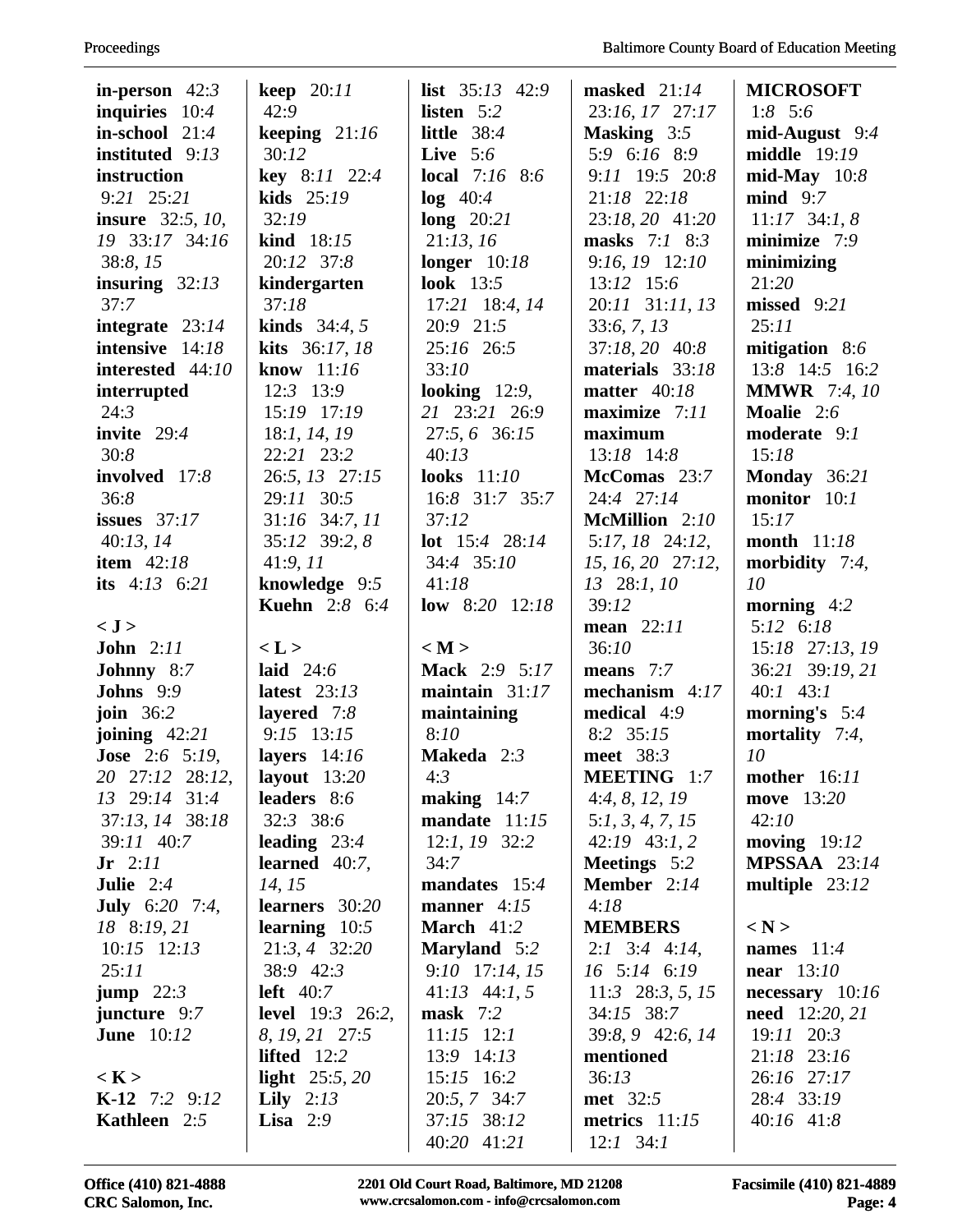| needed 7:9                  | opportunity                                | permitted $20:10$                           | prepared $35:1$             | 28:6 33:6, 18                |
|-----------------------------|--------------------------------------------|---------------------------------------------|-----------------------------|------------------------------|
| 21:14 33:11                 | $4:18$ 10:6                                | person 20:1                                 | 40:17                       | 36:3                         |
| needs $10:13$               | option $26:13$                             | personal 16:16                              | presence $4:14$             | provided 26:8                |
| 27:5                        | 27:4                                       | personally                                  | present $4:20$              | provides $35:13$             |
| negative $20:5$             | options $25:7$ ,                           | $16:16$ 29:5                                | 5:15, 18, 20 6:3,           | providing $15:6$             |
| New 3:5 16:15               | 14 26:5                                    | persons $8:17$                              | 5, 7, 9, 11 42:8            | 37:19 41:5                   |
| 33:6                        | <b>Order</b> 3:2 4:3                       | perspective 23:1                            | presentation                | provoking                    |
| newly $32:8$                | 10:13                                      | physical 4:14                               | $6:14$ $11:13$              | 39:10 42:15                  |
| notarial $44:12$            | originally 10:7                            | 8:9 13:16, 17                               | 25:4 28:14                  | <b>PTA</b> 32:4 38:7         |
| Notary $44:4$               | outcome 44:11                              | 16:4                                        | 31:5 35:4 39:1              | PUBLIC 1:7                   |
| <b>notes</b> 7:11           | outcomes 8:14                              | physically 4:20                             | 42:14                       | $4:21$ $5:10$ $7:16$         |
| number 9:20                 | overall $18:13$                            | place 13:15                                 | presenting 40:2             | 9:21 16:10                   |
| 12:9 13:4                   |                                            | $14:1, 17$ 16:3                             | 42:6                        | 18:8 29:15, 16,              |
| 21:20 26:15                 | $\langle P \rangle$                        | 26:19 31:10                                 | prevalence                  | 19 30:3 34:2                 |
| 33:13                       | $p.m \ 42:21$                              | 33:5                                        | 12:18                       | 44:4                         |
|                             | pandemic 7:7                               | plan 8:6 15:14                              | prevent 13:13               | purpose 5:7                  |
| < 0 >                       | parent $10:8$                              | 22:18 23:18                                 | $14:1$ 28:19                | purposes 10:18               |
| obtain $14:4$               | 26:1, 9 31:17                              | 27:2, 8 36:17                               | preventable 7:9             | pursuant $5:1$               |
| October 4:8                 | parents 31:12                              | 42:1, 16                                    | <b>Prevention</b>           | push $42:3$                  |
| <b>offer</b> 36:18          | 32:4, 10 35:1                              | planned $25:8$                              | 6:21 7:8, 12, 15            | put 11:4 13:10               |
| Offerman 2:11               | <b>part</b> 17:11                          | planning $10:17$                            | $9:17$ 13:15                | 20:17                        |
| 6:2                         | 22:3 23:3                                  | 13:7 26:7 33:9                              | preventive 9:15             | putting $39:4$               |
| office 16:5                 | 26:18 29:5, 19                             | plans $16:21$                               | primarily $32:13$           |                              |
| 23:11 26:10                 | 30:4 33:9 36:3,                            | 32:20 33:5, 19                              | principal $26:3$            | < Q >                        |
| $27:1$ 33:1, 17             | 17                                         | 34:2, 17, 20                                | principals $40:12$          | quarantine                   |
| 34:19 38:6                  | participate 4:19                           | play 23:15, 20                              | privacy 29:8                | 9:20 19:11, 20               |
| 40:12                       | participating                              | 27:15                                       | 37:8                        | 20:3, 17 21:14,              |
| Officer 8:8                 | 4:16                                       | played $22:19$                              | probably $13:4$             | 18                           |
| offices $15:14$             | particular 26:1                            | 27:16                                       | 36:10                       | quarantines                  |
| 16:3 34:16                  | 27:2 33:13                                 | players 27:17                               | problems $25:10$            | 19:17                        |
| <b>Oh</b> 11:9 22:16        | parties 44:10                              | please $5:13$                               | proceed $6:13$              | question $11:9$ ,            |
| 24:14 31:7                  | partner 36:15                              | 11:4, 10 24:16                              |                             | $14, 21$ 13:7                |
| 39:20                       | partners 32:4,                             | 25:16                                       | <b>PROCEEDINGS</b>          | 15:1 17:3 22:9,              |
| <b>Okay</b> 11:9            | 9 38:7, 14                                 | pleased $16:12$                             | $4:1$ $44:11$               | 14, 17, 21 24:13             |
| $15:12$ $22:16$             | 41:12                                      | <b>point</b> $17:8$                         | process $30:4$              | 25:18 27:20                  |
| 24:14, 19, 20               | Pasteur 2:12                               | 18:2 22:4 27:3                              | 32:16, 18 36:8,             | 28:3, 16 29:11               |
| 26:12 28:11                 | 6:2, 3 $24:18$ , 19                        | 36:7                                        | 19 38:13                    | $31:7, 9, 16$ 33:2,          |
| 29:14 31:4                  | $25:1, 2$ 26:1, 12                         | population                                  | procure $36:18$             | 4, 7 35:9 36:14              |
| 35:3 38:18                  | 27:9 39:12                                 | 13:2 18:21                                  | professional                | 37:13 41:10, 12,             |
| 42:18                       | <b>path</b> 39:6<br><b>Paul</b> 1:21 44:4, | portions 4:21                               | 16:10                       | 13                           |
| Olszewski 8:8<br>once 15:19 | 16                                         | 5:3                                         | program $10:5$ ,            | questions $10:21$            |
| 28:7 39:2 41:2              |                                            | positive 22:2                               | 6 21:3 26:13<br>$37:1$ 41:3 | $11:2, 3, 7$ 16:18           |
| open $5:1,2$                | people $19:17$<br>peoples $37:8$           | <b>possible</b> $13:18$<br>possibly $11:19$ | proper $8:10$               | 24:10 28:14<br>35:8 38:2, 21 |
| 39:3 42:4                   | perceived 25:19                            | <b>post</b> 20:20                           | properly $11:5$             | 39:11, 15, 17                |
| <b>Opening</b> $3:3$        | percent $18:19$                            | posted $10:10$                              | protection 7:11             | 40:6 41:4, 19                |
| $34:17$ $35:1$              | 19:1 28:17                                 | <b>PPE</b> 37:19                            | protocol $38:10$            | 42:8, 15, 17                 |
| operating $14:8$            | period $12:16$                             | predictions                                 | provide $6:14$              | <b>quick</b> 37:15           |
| opinion $16:16$             | 20:17 30:21                                | 15:20                                       | $12:5$ $23:1, 6$            | quorum $6:11$                |
|                             |                                            | pre-K $37:18$                               |                             |                              |
|                             |                                            |                                             |                             |                              |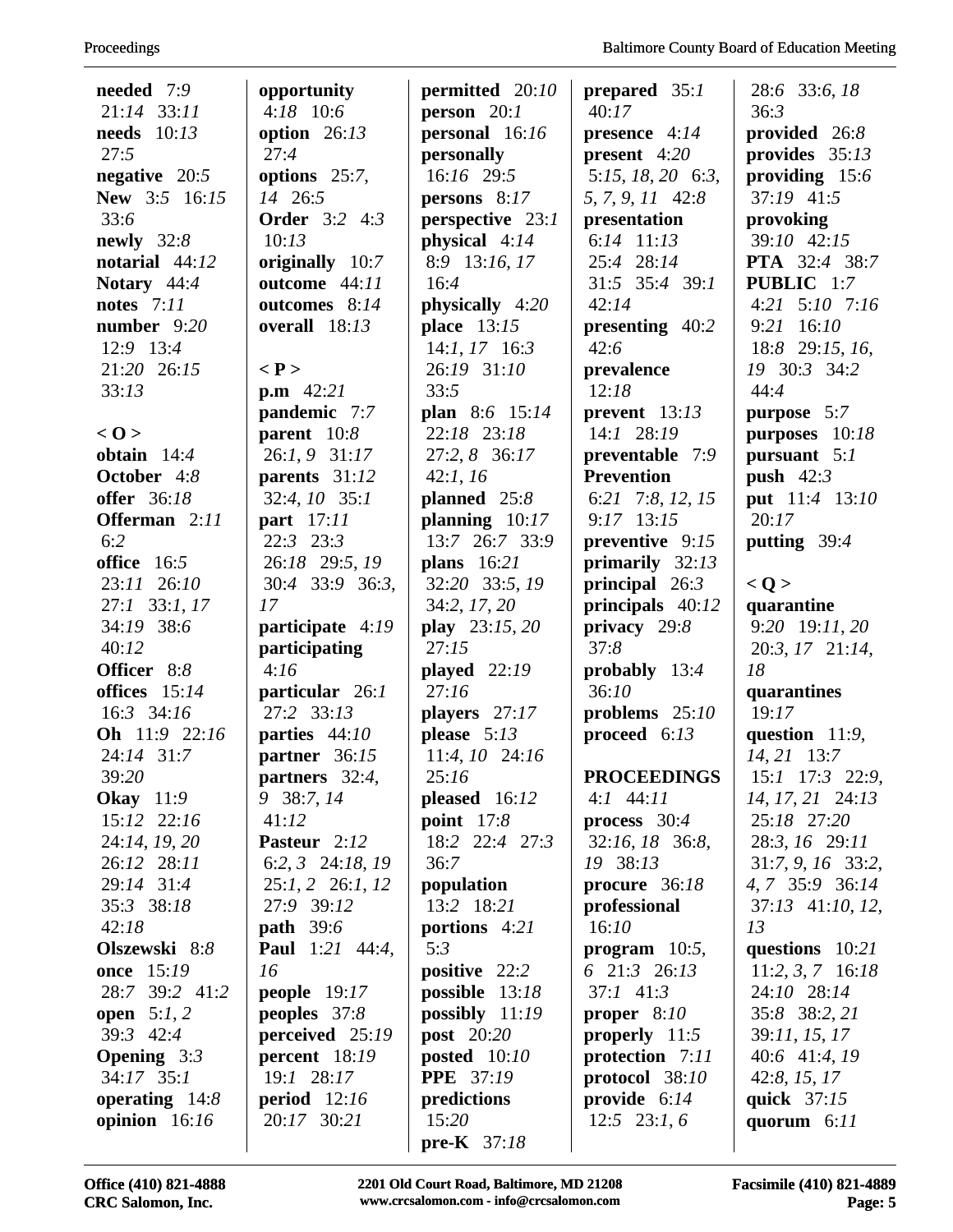| 39:9                    | related 4:9            | 35:6 39:6                 | 8, 12 16:7 22:8,        | 27:14 29:4          |
|-------------------------|------------------------|---------------------------|-------------------------|---------------------|
|                         | 6:15 $10:5$            | 41:17                     | $11, 15$ 24:12, 14,     | 30:6, 14 36:2, 5,   |
| $<$ R >                 | 33:12                  | rights $29:8$             | $17 \quad 25:1, 2$      | 6 $41:18$           |
| raise $31:20$           | released 34:9          | risk 8:18                 | 27:11 28:11, 13         | soon 34:17, 21      |
| range $9:3$             | religious 30:6         | 21:21 24:2                | 31:6 35:6               | sorry $11:9$        |
| rate 8:19 16:14         | remain $8:14$          | Rodney 2:10               | 37:12, 14 38:19         | 22:12 29:3          |
| <b>rates</b> 12:18      | $13:15$ 39:3           | <b>Rollcall</b> 3:4       | 39:18, 20 42:12         | sounds $35:11$      |
| 18:1                    | <b>remains</b> 7:6     | 5:13                      | screening $14:2$        | speak $37:2$        |
| ready $34:17$           | <b>Remarks</b> 3:3     | <b>Rowe</b> 2:13          | 24:1 36:16, 17,         | SPECIAL 1:7         |
| 35:1                    | remember               | 5:16                      | 18                      | $4:4$ 5:7           |
| <b>Real</b> 37:15       | 18:20                  | Russell 2:8               | seal $44:12$            | specific $12:9$     |
| <b>really</b> 12:10, 18 | remotely $4:13$ ,      |                           | second $10:16$          | 16:17 26:6          |
| 13:1 18:20              | 16, 21                 | $\langle S \rangle$       | see 16:12 19:7          | 28:3, 8 38:10       |
| $22:4$ $24:5, 6, 9$     | remove $7:15$          | safe 30:13                | 29:20                   | specifically        |
| 26:4 31:17              | reopening $33:12$      | 32:19 33:12               | semester 11:16          | 19:8 26:2 28:2      |
| 32:8 35:15              | <b>report</b> 7:4, 11, | 38:9                      | send $25:15$            | 29:12 33:12         |
| 37:4 38:4 39:6          | 14                     | safety $32:7$             | sending $25:8$          | sports $22:17$ ,    |
| rearrange $42:7$        | require $22:18$        | 37:8 38:15                | separated $21:3$        | $18$ $24:1, 2$      |
| reason $19:5$           | 29:17                  | saw $12:16$               | serious 25:9            | spring $40:15$      |
| receive $17:17$         | required $8:3$         | saying $25:5$             | 39:16                   | <b>SS</b> 44:2      |
| received 10:4           | 22:1 30:18, 20,        | says $12:10$              | session 10:9, 10        | stable $12:16$      |
| recommend 7:1           | 21 31:2 35:13          | schedule 42:7             | seven $20:20$           | staff $6:13$ $8:2$  |
| recommendation          | requirement            | school $5:10$             | seven-day $12:15$       | 9:8, 11 10:20       |
| $S$ 7:17 8:1            | 33:14                  | $8:4, 5$ $9:14$           | severe $8:14$           | $13:2, 19$ 16:1,    |
| recommending            | requirements           | $11:17$ 13:9              | share $17:4$            | 21 17:9 19:16       |
| 40:8                    | 17:21 29:20            | 15:4 16:6 18:8            | 24:4 29:12              | 28:8 29:6           |
| record $30:3$           | 30:16 34:5, 6          | $20:7, 10$ $22:1,$        | $30:10$ $32:1$          | 30:13 31:19         |
| 35:15                   | 37:15                  | $17$ $25:16,20$           | 34:12, 18, 21           | $33:1, 2$ $35:16$ , |
| recorded 10:10          | requiring $9:20$       | 26:2, 8, 19, 21           | 36:11                   | 19 36:9, 11, 19     |
| recording $44:7$        | residents 12:15        | $27:3, 5, 7$ 32:3,        | shared $38:4$           | 40:11, 12, 18       |
| records $17:13$         | <b>resolution</b> 4:7  | 6, 9 34:3, 14, 15         | sharing $36:10$         | $41:9, 17$ $42:5,$  |
| 29:16                   | 26:11                  | 37:16, 17 38:6,           | short $7:9$             | 13                  |
| reduce $8:11$           | <b>resources</b> 27:6  | $12 \quad 40:8, 10, 11$   | shown $9:17$            | staffing $10:17$    |
| 9:19                    | 33:19                  | 42:4, 11                  | shut $37:16$            | stands $19:21$      |
| refuse $31:11$          | respiratory            | school-based              | sick 14:12              | start $23:6$ 34:3   |
| regarding $7:1$         | 25:10                  | 33:1                      | sidelines $23:17$ ,     | $40:6$ $42:10$      |
| 29:7 30:10              | responses 25:5         | Schools 5:10              | 19                      | started $40:10$     |
| 36:4                    | responsible            | $8:4$ 9:12 10:1           | site $16:6$             | state $14:3$        |
| regardless $7:3$        | 32:13, 14              | $12:11$ 13:3, 8           | $\sin 6:8$ 39:9         | 17:20 30:15         |
| 9:12 19:16              | responsive             | 19:5 29:15, 16,           | sleeve $14:13$          | 35:12 36:16         |
| register $10:6$ , $11$  | 10:13                  | 20 30:17 31:12,           | <b>social</b> 13:11     | 40:9 41:14          |
| registration            | restrictions 29:7      | 13<br>$32:14$ $33:12$ ,   | sole $5:7$              | 44:1, 5             |
| 18:5                    | <b>result</b> 5:4 20:6 | 18 35:2 37:19             | solid 34:17             | states $7:5$        |
| registry $17:18$ ,      | revised 6:21           | 39:3 40:11                | <b>Somerville</b> 12:4, | status $7:3$ 9:13   |
| 21                      | revisiting $12:19$     | 41:7 42:2                 | $6, 7$ 13:14 15:9,      | 16:21 17:9          |
| regularly $10:1$        | right $12:11$          | science $14:19$           | $10, 13$ 17:4, 6, 7     | 36:12 37:10         |
| reinforcing             | $15:3, 4$ 16:17        | <b>Scott</b> 2:3 4:2,     | 18:12 19:14, 15         | 41:10               |
| 14:11                   | 19:21 20:7, 19         | $3\text{ }6:6, 7, 8, 10,$ | 20:16 21:8, 9           | stay $41:16$        |
|                         | 27:9 30:2, 14,         | $19$ $10:20$ $11:1$ ,     | 22:21 23:6, 10          | staying $14:11$     |
|                         | $17$ 31:2, $10$        | 14 14:21 15:2,            | $24:5$ $25:3$           | step $14:18, 20$    |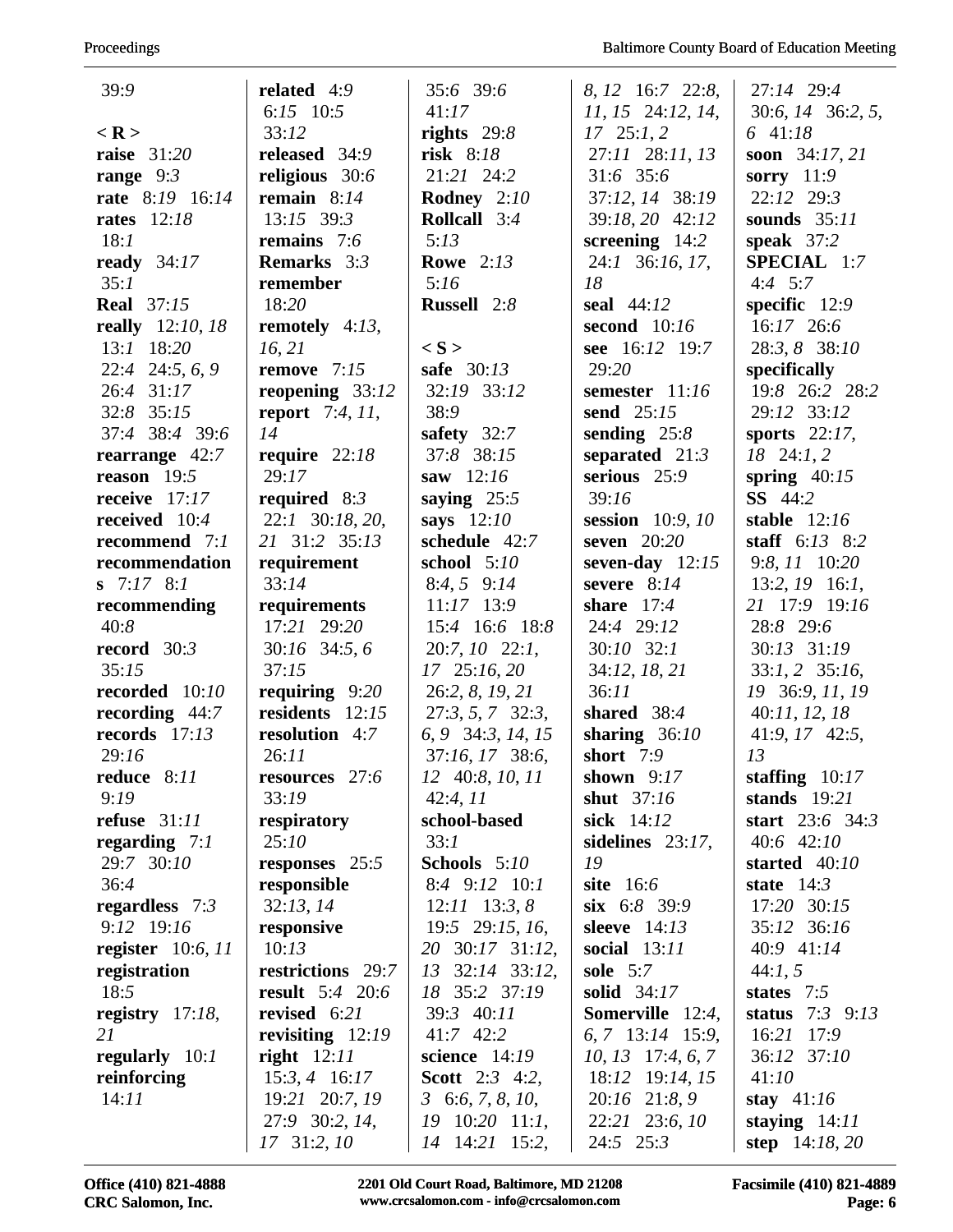| strategies $7:8$ ,  | <b>Sye</b> 23:11    | $14:21$ 15:3, 10              | today $41:4$         | unfortunately           |
|---------------------|---------------------|-------------------------------|----------------------|-------------------------|
| $12, 15$ 8:11       | 27:21               | $16:7,9$ 17:2, 7              | 42:6                 | $25:11 \quad 40:3$      |
| 9:15 13:8, 15       | system $17:13$      | 19:4, 5 21:2                  | <b>told</b> 9:2      | unit $14:9$             |
| 16:5                | 32:6 35:15          | 22:6, 7, 8, 20                | top $18:12$          | universal 5:9           |
| strategy 9:18       | 37:4                | $23:9$ 24:7, 8, 11,           | tracing $14:15$      | 6:15 $9:10$             |
| strengthen          | systems $14:7$      | 20, 21 25:2, 4,               | 16:4 19:10           | 21:17                   |
| 23:21               | 41:15               | 17 27:9, 11, 18,              | track $16:21$        | universally 20:8        |
| strengthened        | system's $8:5$      | 20 28:10, 13                  | 17:19 18:3           | University 9:10         |
| 7:13                |                     | $30:14$ $31:4, 6, 9$ ,        | 28:21 29:12          | unprecedented           |
| strict 13:16        | < T                 | 15 32:12 33:2,                | 31:1 36:8 37:5       | 34:13                   |
| 14:14               | table $13:11$       | 20, 21 34:11                  | tracked 19:9         | unvaccinated            |
| strive $31:17$      | take 6:12 26:4,     | $35:3, 4, 6$ 37:11,           | tracking $17:9$      | 20:16 21:15             |
| Student 2:14        | 18 33:10            | 12, 14 38:18, 19              | 29:5 31:3            | 36:20                   |
| 19:16 21:15         | takes 31:19         | 39:7 40:2 42:5,               | 35:11, 15 37:2,      | <b>Update</b> $3:5$     |
| 26:20 27:8          | talk $23:11$        | 6, 11, 12, 13, 21             | 9 41:17              | 5:8 7:18 19:19          |
| 40:20               | talked 30:18        | <b>Thanks</b> 12:7            | <b>Transcribed</b>   | updated $16:20$         |
| students 8:2        | 35:10, 14           | 36:6                          | 1:20                 | uploaded 17:17          |
| $9:12 \quad 10:13$  | targeted $14:5$     | thing $42:2$                  | transcription        | use 9:15, 19            |
| $13:2, 20$ 15:7     | teacher 35:16       | things $13:12$ ,              | 44:7                 | 14:4 17:21              |
| $17:1, 16$ 18:3, 8, | teachers 9:11       | 21 37:21 40:21                | transmission         |                         |
| 16 21:13, 21        | 32:14 34:5          | <b>think</b> $12:11,20$       | $7:13,20$ 8:12,      | $<$ V $>$               |
| 23:15, 16 26:15     | teaching $26:12$    | $16:15$ 17:5, 10              | 20 9:1, 3, 16        | vaccinated 8:16         |
| 27:2 30:4, 5, 12    | team 26:4, 21       | 18:17, 20 19:19               | 15:16, 19, 21        | 16:11 18:9              |
| 31:11, 18 32:6      | 28:4, 5 34:14       | 22:4 23:11                    | $16:15$ 24:3         | $19:2, 10$ $20:1,$      |
| 33:6 34:6           | 38:3 40:2, 19       | 26:7, 17 27:4                 | transmitting         | $12, 15$ $24:11$        |
| 38:11 40:17         | <b>TEAMS</b> 1:8    | 29:6 33:4                     | 8:18                 | 28:18, 20 29:1,         |
| 41:1,21             | 5:6                 | 38:20 39:6                    | trends $12:12$ ,     | 17, 21 35:20            |
| stuff $34:8$        | tell $14:19$        | 40:6, $14$ 41:5               | 21 14:19             | 37:3,6                  |
| subject $4:16$      | 25:13 40:16         | 42:15                         | true $44:6$          | vaccination $7:3$ ,     |
| 39:16               | telling $41:8$      | Thomas $2:14$                 | truly $31:19$        | 6 9:6, 13, 18           |
| subsided 11:16      | ten $12:14$         | $5:21 \quad 6:1 \quad 11:10,$ | 32:18                | 16:21 17:9              |
| substantial 9:3     | 20:17, 21 21:6      | 12 12:8 13:6                  | trunks $18:18$       | 18:1 28:17              |
| 15:16,21            | term $7:9$          | 14:21 15:3                    | Tuesday 4:5          | 30:3, 11, 16            |
| suggests $8:16$     | terminal 20:2       | 31:8, 9 32:12                 | 42:20                | 41:10                   |
| summer $33:9$ ,     | terms $13:19$       | $33:3, 21$ $35:3, 7$          | tuned $41:16$        | vaccinations            |
| 10 40:8, 10, 11,    | 14:6 16:3, 4        | 39:12                         | turn $30:8$ 32:6     | 35:13, 17 36:9          |
| 15 41:2             | $19:17,20$ $21:12,$ | thorough $11:7$ ,             | turning $25:19$      | vaccine 20:2            |
| Sunday $36:21$      | 20 26:6, 8          | 13                            | two 18:18 20:1       | 30:18 36:11             |
| superintendent      | 28:16 29:14         | thought $11:13$               | 25:9                 | 37:9                    |
| 4:11                | 30:2, 10 38:10      | 39:10 42:15                   | types $31:14$        | vaccines 8:13           |
| support 8:6         | 41:9,20             | thousand $12:15$              |                      | 17:16                   |
| 14:5 26:8, 10       | test 20:5, 19       | <b>three</b> $20:4$ 25:8      | $<$ U $>$            | variant 8:18            |
| 31:18 34:16         | 36:17, 18, 20       | three-foot 21:17              | <b>U.S</b> 8:14      | variants $16:15$        |
| supports $27:1$     | 37:5                | time $6:16$                   | ultimate $20:9$      | <b>ventilation</b> 14:7 |
| <b>Sure</b> 13:14   | tested $20:4, 6$    | 10:11, 19, 21                 | <b>unable</b> $6:12$ | <b>Vice</b> $2:4$ 4:11  |
| 14:7 17:20          | testing $14:2$      | $11:19$ 12:6                  | 40:3                 | view $5:3$              |
| 23:12 27:21         | tests $14:4$        | 20:11 30:21                   | unders $19:1$        | village $31:20$         |
| 30:12 33:11         | <b>Thank</b> 6:10   | $32:1$ 35:5                   | understand           | 38:5                    |
| 38:16 39:5, 14      | $10:20$ 11:1, 7,    | times $23:12$                 | 28:21                | virtual $10:5$          |
| 42:9                | $12, 20$ 13:6       |                               | underway $33:20$     |                         |